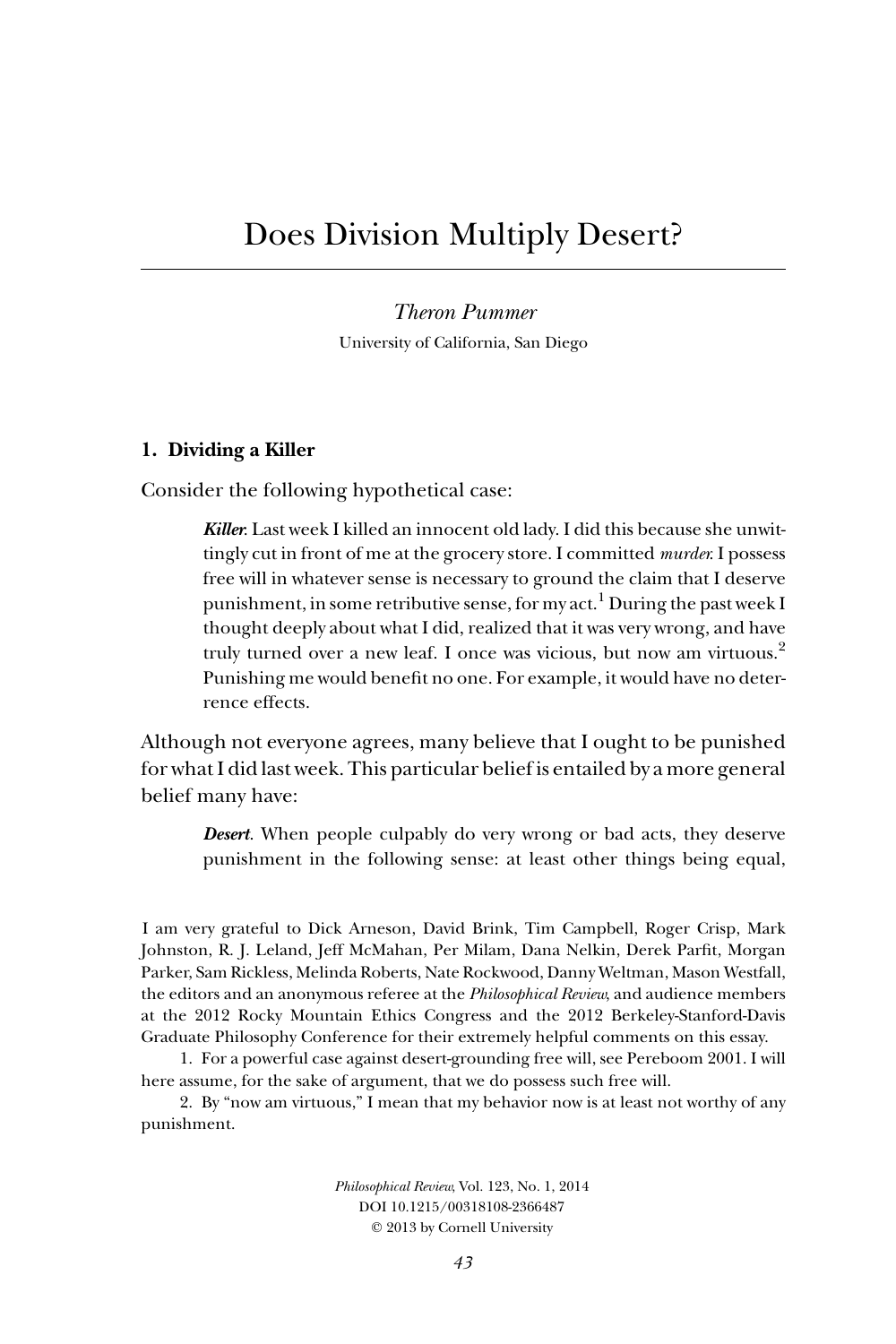they ought to be made worse off, simply in virtue of the fact that they culpably did wrong—even if they have repented, are now virtuous, and punishing them would benefit no one.

In this essay, I will discuss some issues concerning Desert that arise in cases where people divide. $3$  Here is such a case:

Killer's Division. A week after I killed the old lady in Killer, I got on my bicycle, and I headed home from the soup kitchen—where I started volunteering as part of turning over a new leaf. A drunk driver slammed into me, completely destroying my legs and torso, and cracking my skull open on the pavement. The impact disconnected the left and right hemispheres of my brain. Luckily, it is the technologically advanced future, and these two parts of my brain were immediately scooped up off the pavement and rushed to the hospital. The left hemisphere of my brain was transplanted into a cloned body just like my previous one. The right hemisphere of my brain was transplanted into a different cloned body also just like my previous one.

Had only the left hemisphere of my brain survived and been successfully transplanted into a cloned body, I would have survived. And, owing to sufficient redundancies in my brain, I would have continued on with just this one hemisphere exactly as I would have if I had not been in the accident.<sup>4</sup> The analogous counterfactual, pertaining to the right hemisphere of my brain, is true. But both hemispheres did survive.

The person who inherited the left hemisphere is called Lefty, and the person who inherited the right hemisphere is (predictably) called Righty. Note that "Lefty" refers to "the person who inherited the left hemisphere," whether or not this person is identical to me ("Righty" is being used analogously).

I went unconscious the moment I was hit by the drunk driver. The hospital, knowing that I own two cottages, one hundred miles apart, sent Lefty home to one cottage and Righty to the other. Each woke up the next morning in their respective beds completely unaware of what happened after the drunk driver began to suspiciously swerve toward the bicycle.

We can now ask some crucial questions: Does Lefty deserve to be punished for what I did last week? Does Righty? Some people think that the answers to these questions depend on whether or not Lefty or Righty are the same person as me. They accept

<sup>3.</sup> I am referring here to the sort of division cases famously explored by Derek Parfit (1984, chap. 12).

<sup>4.</sup> Such redundancies, though not realistic, are metaphysically possible.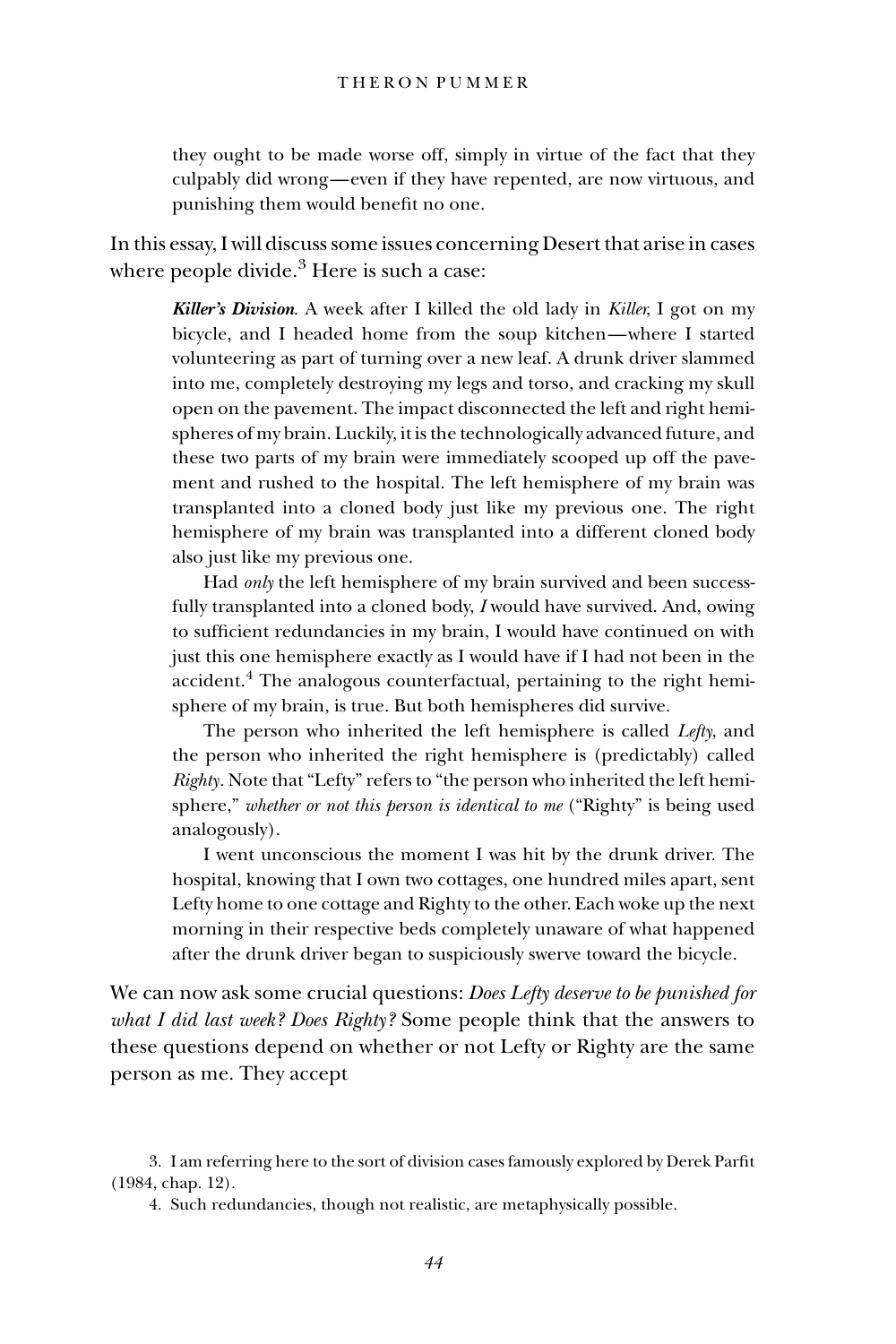# Does Division Multiply Desert?

Desert Requires Identity. In order for one to deserve punishment for some act, one must be the same person as the person who performed this act.<sup>5</sup>

If this view were true, it would be very important whether or not, for example, Lefty is me. Now, I cannot be the same person as Lefty and be the same person as Righty since if this were true, then Lefty and Righty would be the same person (by the transitivity of identity). But since Lefty and Righty wake up in separate beds, tickling Lefty would cause him but not Righty to laugh, and so forth, they are separate persons (by the indiscernibility of identicals). So, I am either one but not the other, or I am neither. Which is it? We might accept a

Reductionist View. The fact of personal identity is reducible to psychological or physical facts.

But now notice that whatever physical or psychological facts we could point to that would make it the case that Lefty is me would equally make it the case that Righty is me. Thus, if it is psychological or physical facts that would make it the case that I am identical to Lefty or to Righty (as Reductionist Views imply), then it seems implausible that I could be one but not the other, and would thus have to be neither. But we might instead accept a

Nonreductionist View. The fact of personal identity is not reducible to psychological or physical facts.

If this view were true, it might be that I  $am$  Lefty, even though I am physically and psychologically related to Righty in every way that I am physically and psychologically related to Lefty. (Similarly, it might be that I am Righty, and so forth.) For reasons I cannot rehearse here, many are inclined, with Parfit, to reject Nonreductionist Views. However, I should clarify that the potential puzzles for Desert I here discuss do not arise only if we reject Nonreductionist Views, or only if we accept Parfit's theory of personal identity. They arise for a very wide and heterogeneous class of theories of personal identity.

But they do not arise for all theories of personal identity. They do not arise according to theories that imply that Killer's Division, as I have described it, is impossible. Two important counterfactual claims are

<sup>5.</sup> John Locke espouses Desert Requires Identity. Interpretive evidence for this can be found from sec. 13 through sec. 26 of "Of Identity and Diversity" in Locke 1975 [1694].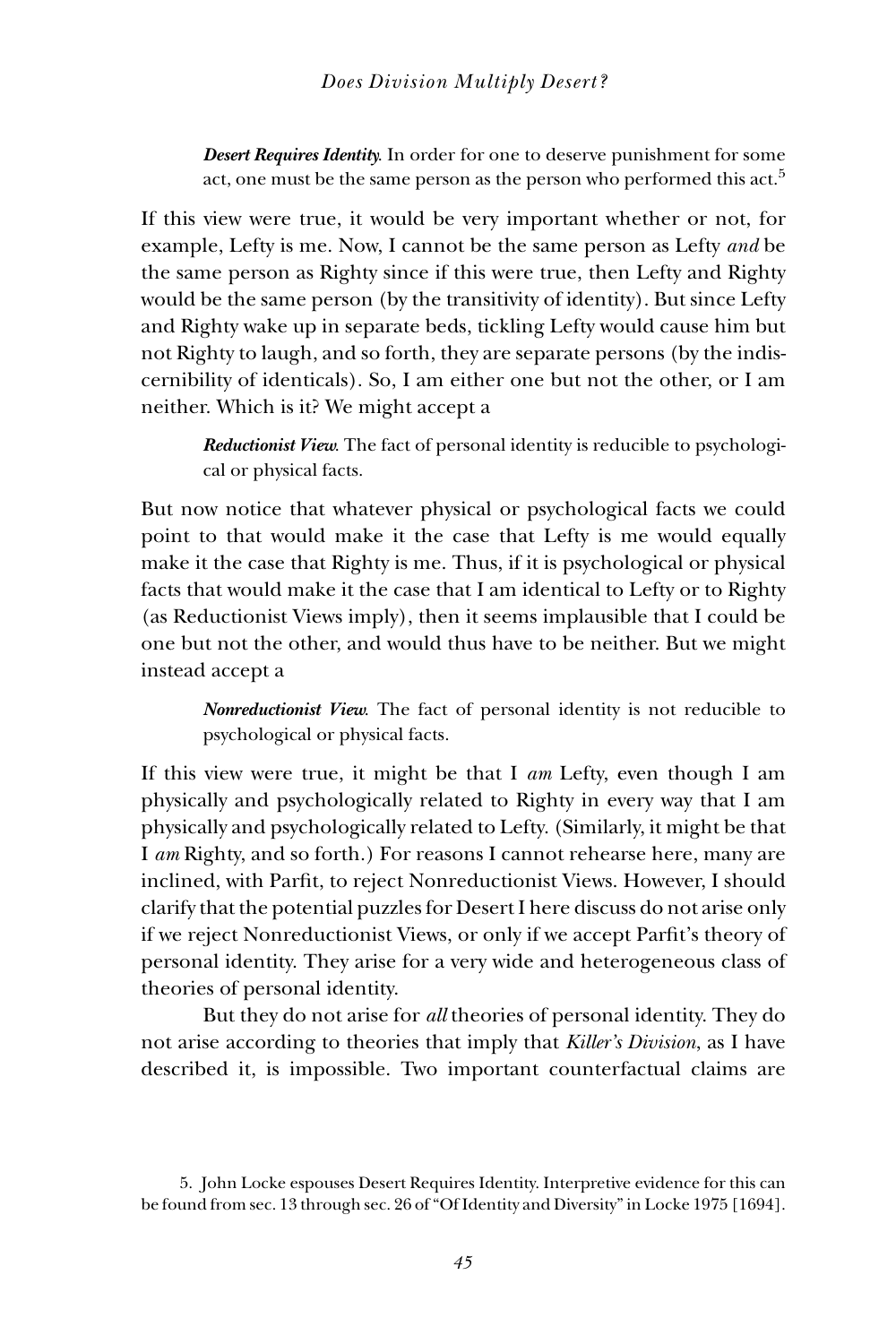included in the description of Killer's Division. They are claims about who I would be if either of the following cases occurred:

Only Lefty Survives. The right hemisphere of my brain was destroyed in the accident. Only Lefty survives.

Only Righty Survives. The left hemisphere of my brain was destroyed in the accident. Only Righty survives.

The two claims are

- (i) that in Only Lefty Survives, Lefty and I would be the same person; and,
- (ii) that in Only Righty Survives, Righty and I would be the same person.

Whenever both (i) and (ii) are true, Lefty and Righty are what I will call my continuers. (Recall that, for example, "Lefty" refers to "the person who inherited the left hemisphere," whether or not this person is identical to me.)

Some theories of personal identity imply that (i) or (ii) is false, and they are thus inconsistent with my description of Killer's Division. If such theories are false, such that division is possible, then there are some potential puzzles for Desert. And I will here assume *arguendo* that such theories are false.

Again, there is substantial variety within the wide class of theories of personal identity according to which these Desert puzzles do arise. There are different sorts of Reductionist Views. Psychological Views say that personal identity is reducible to certain psychological facts.<sup>6</sup> And according to the standard such view, X at time  $t_n$  is the same person as Y at later time  $t_m$  if and only if Y is uniquely psychologically continuous with  $X<sup>7</sup>$  Physical Views say that personal identity is reducible to certain physical facts.<sup>8</sup> According to a standard such view, X at time  $t_n$  is the same individual as Y at later time  $t_m$  if and only if Y is uniquely physically con-

<sup>6.</sup> Defenses of such views appear in Locke 1975 [1694], S. Shoemaker 1970 and 1984, Parfit 1971 and 1984, Perry 1972, Lewis 1976, Nozick 1981, and elsewhere.

<sup>7.</sup> I here follow the formulation offered by David Shoemaker (2009, 61), which is a standard formulation, compatible with those offered by many prominent defenders of Psychological Views (including Derek Parfit and Sydney Shoemaker).

<sup>8.</sup> For examples of such views, see Thomson 1997, Olson 1997, and DeGrazia 2005.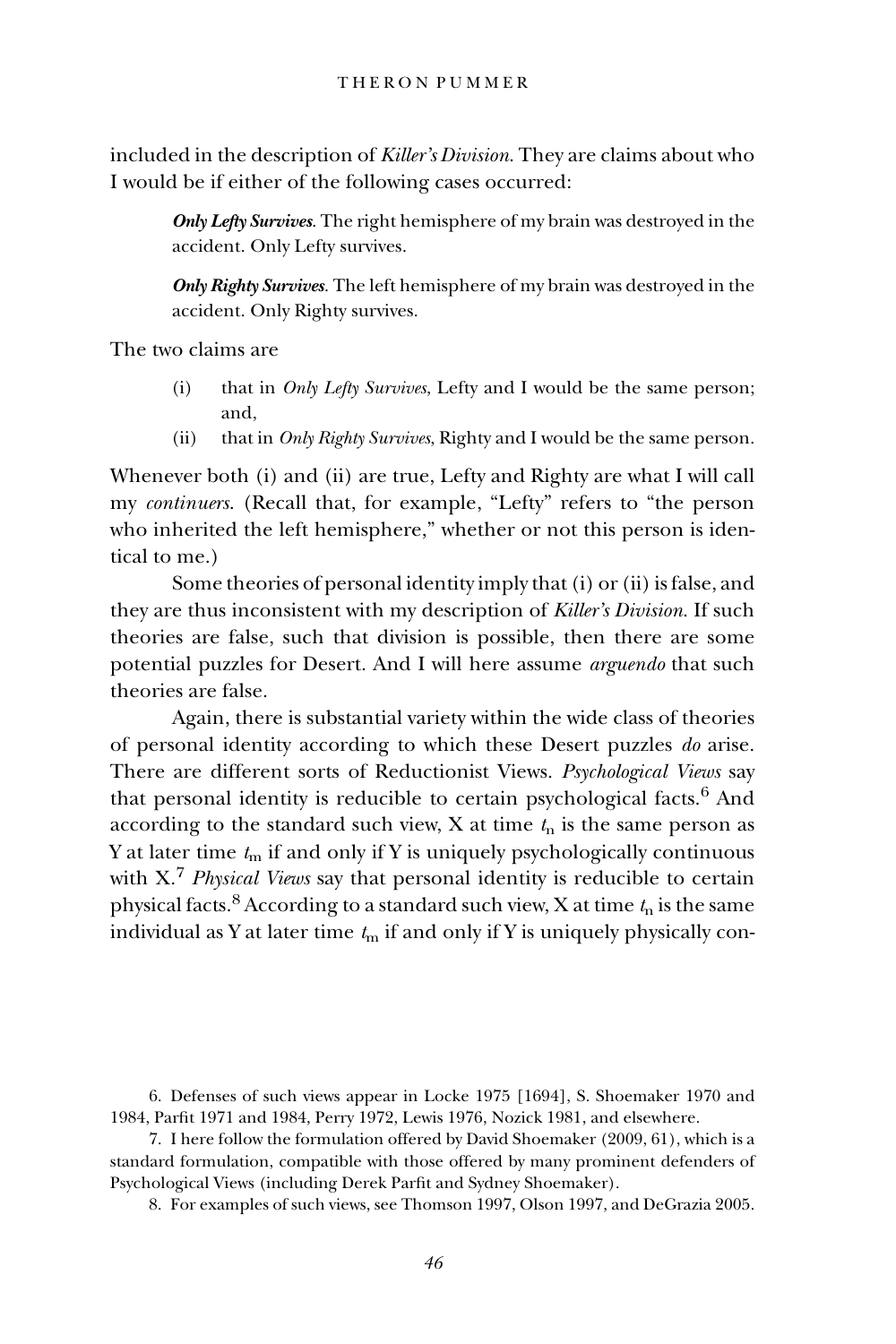tinuous with  $X<sup>9</sup>$  Personal division is clearly possible on nearly all Psychological Views, and on many but not all Physical Views.<sup>10</sup> Division is also possible according to many but not all Nonreductionist Views.<sup>11</sup>

9. I write "same individual as" rather than "same person as" because on many Physical Views, particular persons are numerically identical to particular nonpersons, for example, presentient fetuses. On many such views, persons are not essentially persons, but rather are essentially biological organisms, or brains.

10. Division is possible on many Physical Views. They imply that, in Killer's Division, both Lefty and Righty are physically continuous with me in the same way that my future self would be physically continuous with my past self. In Only Lefty Survives, Lefty would be uniquely physically continuous with me. In  $Only Rightly Survives$ , Righty would be uniquely physically continuous with me. These Physical Views thus imply (i) and (ii), the two crucial counterfactual claims included in the description of Killer's Division.

There are, however, some Physical Views that imply that (i) or (ii) is false. For example, consider the claim that, in order for Y to be relevantly physically continuous with X, Y must possess at least roughly half of X's brainstem. Since even today's best neurologists cannot successfully divide brainstems, it is highly dubious that both Lefty and Righty would each possess at least roughly half of my brainstem. Since at least one of them would not possess enough of my brainstem, at least one of them would fail to be relevantly physically continuous with me. And so either (i) or (ii) would be false, depending on whether it is Lefty or Righty who gets (most of) my brainstem. Thus, what I described happening in Killer's Division would in fact not happen.

In response, one could argue directly against the claim that in order for Y to be relevantly physically continuous with X, Y must possess at least roughly half of X's brainstem. Indeed, it seems irrelevant to my survival that I maintain one and the same brainstem. An exact replica of my brainstem, which performed the same basic regulatory functions just as well as my original brainstem, would also seem to preserve my existence just as well. See D. Shoemaker 2009, 106.

Alternatively, one could point out that, while brainstems cannot be divided by today's best neurologists, perhaps brainstems will be divisible by tomorrow's best neurologists. At the very least, one could point out that it is not metaphysically impossible for my brainstem to divide, such that Lefty and Righty would each get half—and that exact replicas of the half each is missing would immediately regrow from each original half. And to generate puzzles for Desert, Killer's Division need not be more than metaphysically possible.

But for all that, there remain some Physical Views that imply that Killer's Division is metaphysically impossible. For example, some Physical Views might have stricter requirements on physical continuity, and thus on identity. These requirements might imply that if a person loses half of his or her brainstem, he or she ceases to exist—even if an exact replica of the lost half were immediately regrown from the remaining half. Insofar as they imply that division is impossible, I will here assume *arguendo* that such Physical Views are false.

11. See, for example, Chisholm 1976, Swinburne 1984, and Merricks 1998 for defenses of Nonreductionist Views.

There are at least two different sorts of Nonreductionist View. According to Soul Views, X at time  $t_n$  is the same person as Y at later time  $t_m$  if and only if X and Y possess the same soul (or Cartesian Ego). According to *Simple Views*, X at time  $t_n$  is the same person as Y at later time  $t_m$  if and only if X and Y are the same person.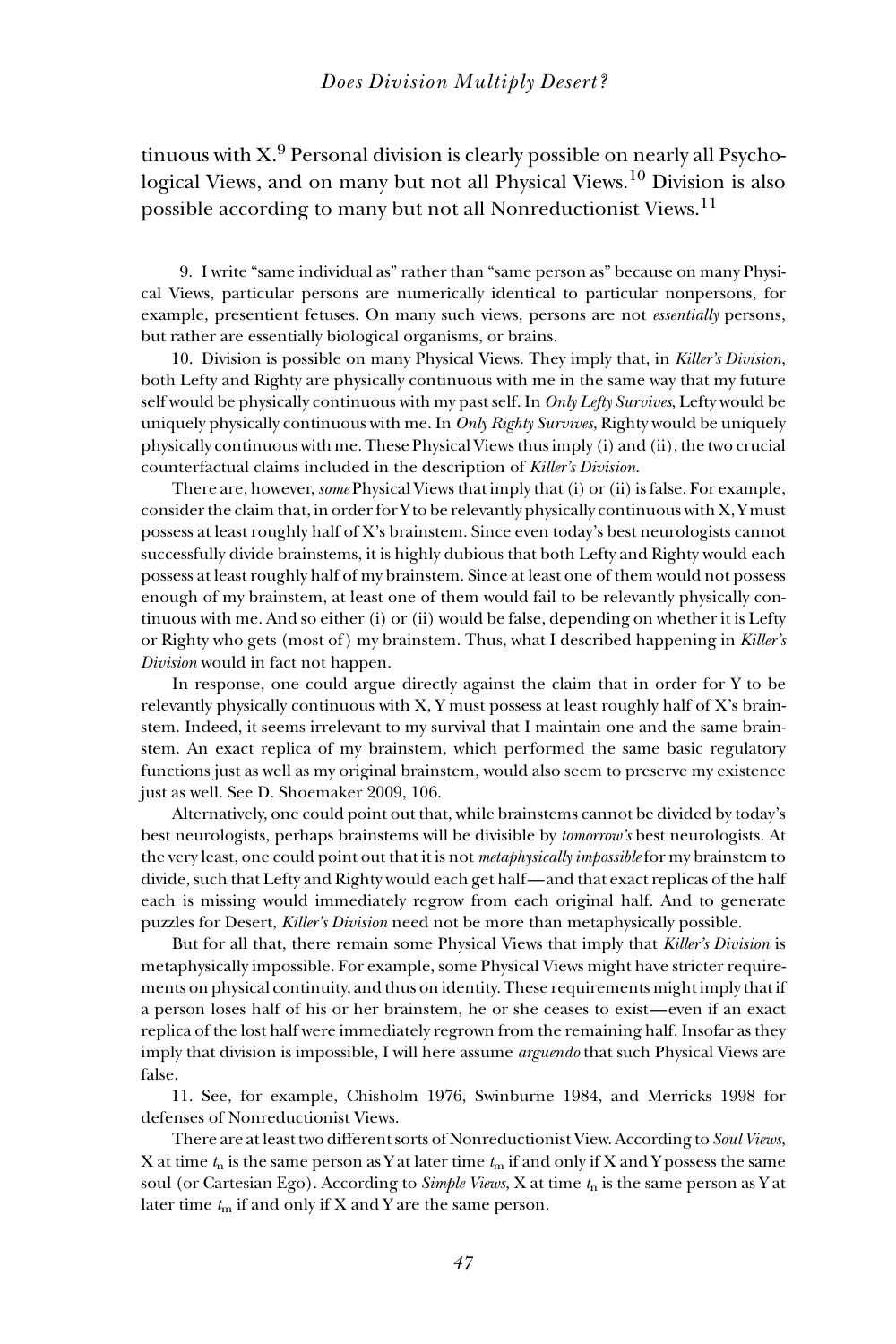There are some Reductionist Views that characterize division differently than I have so far. I have been assuming that if division is possible, and if Reductionism is true (such that it is implausible that I am Lefty but not Righty, or Righty but not Lefty), then there are *three* distinct persons in Killer's Division: me, Lefty, and Righty. But David Lewis (1976) argues that there are only two persons: me-Lefty and me-Righty. Prior to the division, me-Lefty and me-Righty exist simultaneously and are colocated. They go their separate ways at the point of division.

While there are some minor implications of shifting to Lewis's metaphysics,<sup>12</sup> doing so does not yield any significantly different implications for the main issues about Desert here discussed. The same issues will arise, but under somewhat different presentations.

In sum, the assumption that division is possible is a very ecumenical one, and the theories according to which division is possible form a very wide and heterogeneous class. It thus seems well worth exploring the puzzles to which such theories might give rise. But I grant that insofar as my puzzles trouble Desert-believers at all, they are unlikely to trouble those who antecedently believed division to be impossible. And some Desert-believers might even argue that my puzzles provide reason to

However, division is impossible on some nonsplitting Soul Views and on some Simple Views. A nonsplitting Soul View might say that my soul always goes with Lefty. If Lefty does not exist, then neither do I. Then (ii) would be false. And a Simple View might say that the fact about my identity always goes with Righty. If Righty does not exist, then neither do I. Then (i) would be false. Or such views might say or imply that  $\emph{either}$  (i) or (ii) is false, without committing to which is false. See Kagan 2012a, 150-62, for a very clear discussion of division, which contains some interesting remarks about division and Soul Views.

12. If Lewis's view is correct, then the conflict between Desert Requires Identity and Irrelevance of Others (which is noted below in section 3) disappears.

Division might be possible, according Soul Views, if souls could split into halves, and if a person could survive with at least half of his or her soul. Then Lefty and Righty could each inherit half of my soul, and (i) and (ii), the two crucial counterfactual claims included in the description of Killer's Division, would be true.

But perhaps souls cannot split. Division, as I have described it, is still possible on some nonsplitting Soul Views. Here is how: If only Lefty survived, he would get my soul. If only Righty survived, he would get my soul. Thus, (i) and (ii) are true. If both Lefty and Righty survived, then only one of them would get my soul (only God knows which one), and the other would get a different soul. Similarly, division is possible on some Simple Views. Here is how: If only Lefty survived, he would be me. If only Righty survived, he would be me. Thus, (i) and (ii) are true. If both Lefty and Righty survived, then only one of them would be me. (In all such cases, Lefty and Righty would be my continuers, whether or not they are me.)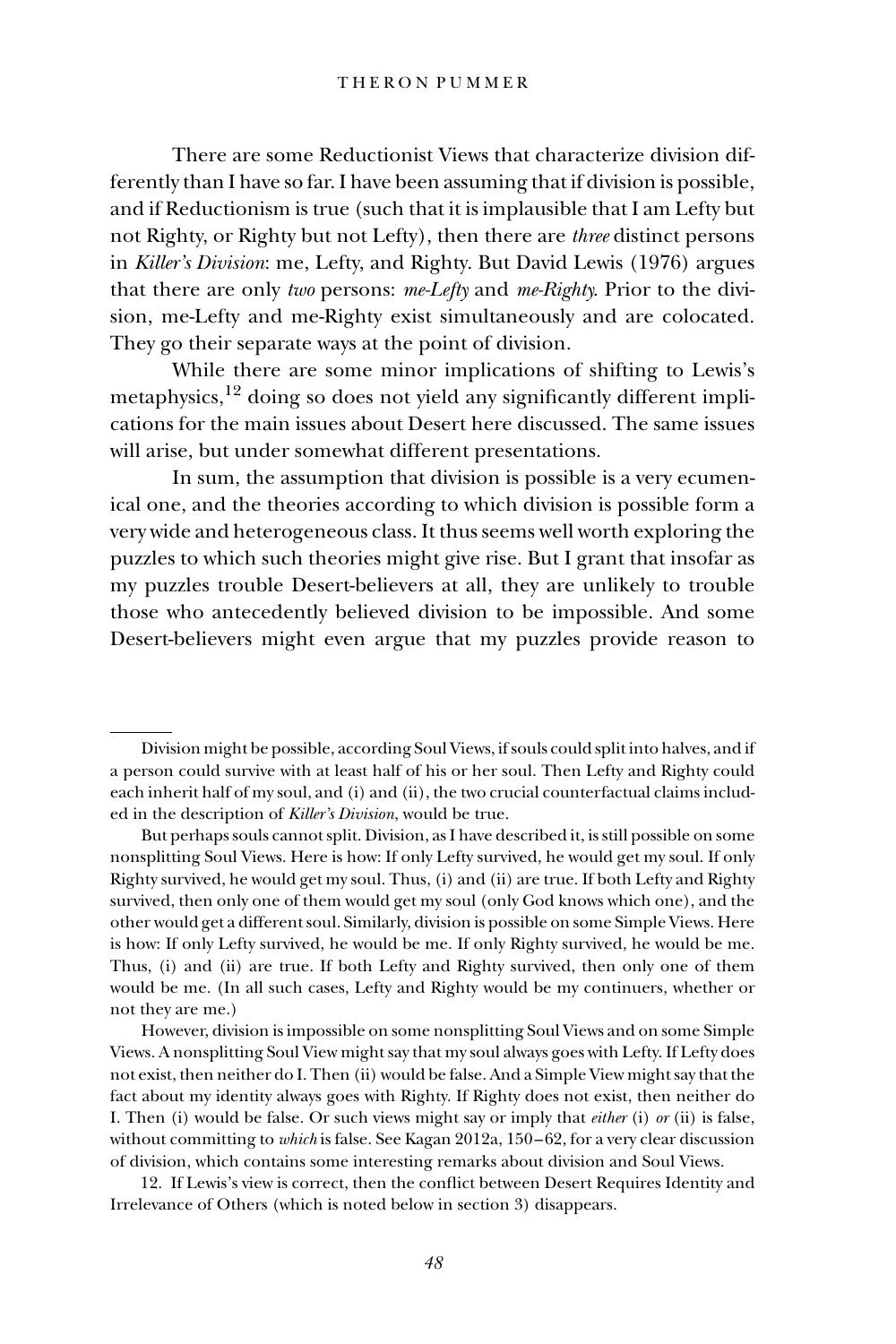believe that division is impossible—though, for reasons that I cannot explicate here, I think we should be reluctant to accept such arguments.

Having introduced Killer's Division, and having made these preliminary remarks about personal identity and the possibility of division, I can now introduce the first potential puzzle.<sup>13</sup>

# 2. The Multiplication Argument

In addition to Desert, consider two further claims:

Irrelevance of Division. The total amount of punishment that is deserved cannot increase merely in virtue of personal division.

Irrelevance of Others. How much punishment a person deserves cannot be affected by the mere existence or nonexistence of another person. (For the technically more accurate articulation of this claim, see the footnote.) $^{14}$ 

These two claims might seem, considered independently, hard to deny. However, together they threaten to undermine Desert, as the following Multiplication Argument shows. Throughout this Multiplication Argument, please read "P deserves punishment" as "P deserves X amount of punishment."

- (1) In Killer, I deserve punishment for what I did last week. (Desert)
- (2) If, in Killer, I deserve punishment for what I did last week, then in Only Lefty Survives, Lefty deserves punishment for what I did last week.

13. In section 5, I will begin to explore some cases where persons fuse. What I said in this section about the possibility of division applies, mutatis mutandis, to the possibility of fusion. That is, I am here assuming that fusion is possible (and that theories of personal identity that imply that fusion is impossible are false).

14. Purely for convenience, I have decided to use somewhat loose language in spelling out Irrelevance of Others (similar to the way Parfit [1984, 267] formulated Williams's first requirement). But it is important to note that I am interpreting Irrelevance of Others to imply that Lefty—the person with the left hemisphere—cannot deserve more or less punishment depending on the existence or nonexistence of others, whether or not he is identical to me, and whether or not Lefty in Only Lefty Survives is identical to Lefty in Killer's Division. Put more precisely, the idea is that if in one possible world  $w$  the person with the left hemisphere deserves X punishment in virtue of his relation to process  $\phi$ , then in any world  $w^*$  in which the person with the left hemisphere is related to process  $\phi$  in intrinsically exactly the way the person with the left hemisphere is in  $w$ , in  $w^*$  the person with the left hemisphere deserves X punishment (inspired by Johnston 1989, 381). While it might have to be read twice, this technically more accurate articulation of Irrelevance of Others remains intuitively plausible.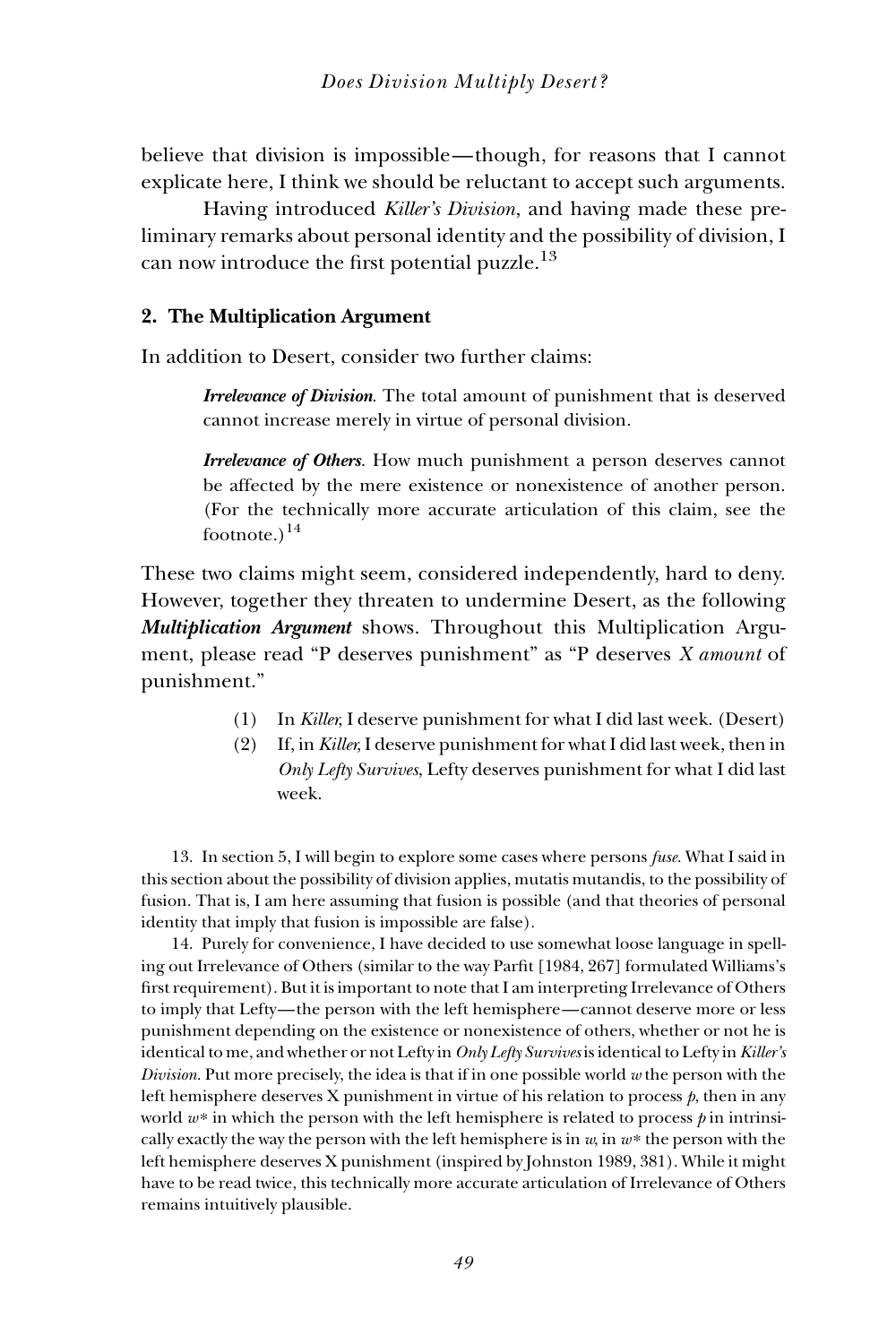- So, (3) In Only Lefty Survives, Lefty deserves punishment for what I did last week. (1 & 2)
- So, (4) In Killer's Division, Lefty deserves punishment for what I did last week. (3 & Irrelevance of Others)
	- (5) If, in Killer, I deserve punishment for what I did last week, then in Only Righty Survives, Righty deserves punishment for what I did last week.
- So, (6) In Only Righty Survives, Righty deserves punishment for what I did last week. (1 & 5)
- So, (7) In Killer's Division, Righty deserves punishment for what I did last week. (6 & Irrelevance of Others)
- So, (8) In Killer's Division, both Lefty and Righty deserve punishment for what I did last week. (4 & 7)
	- (9) If, in Killer's Division, both Lefty and Righty deserve punishment for what I did last week, then the total amount of punishment that is deserved can increase merely in virtue of personal division. (If each deserves X, the total deserved is  $2X$ .)<sup>15</sup>
- So, (10) The total amount of punishment that is deserved can increase merely in virtue of personal division. (8 & 9)

Contradiction. (10 & Irrelevance of Division)

If (2) through (10) and Irrelevance of Division are true, then the claim that in Killer I deserve punishment for what I did last week (1, entailed by Desert) must be false. On the other hand, if (1) through (10) are true, then Irrelevance of Division must be false, and it must be the case that

Division Multiplies Desert. When a person who deserves punishment undergoes division, each product of division deserves the same amount of punishment this person deserves.

If I deserve X amount of punishment in Killer, then Division Multiplies Desert implies that Lefty and Righty, the products of my division, each deserve X amount of punishment in Killer's Division. The total amount of punishment deserved has thus increased from X to 2X. Hence the name of this argument: the Multiplication Argument.

<sup>15.</sup> Remember that, for example, (8) should be read as "In Killer's Division, both Lefty and Righty deserve X amount of punishment for what I did last week."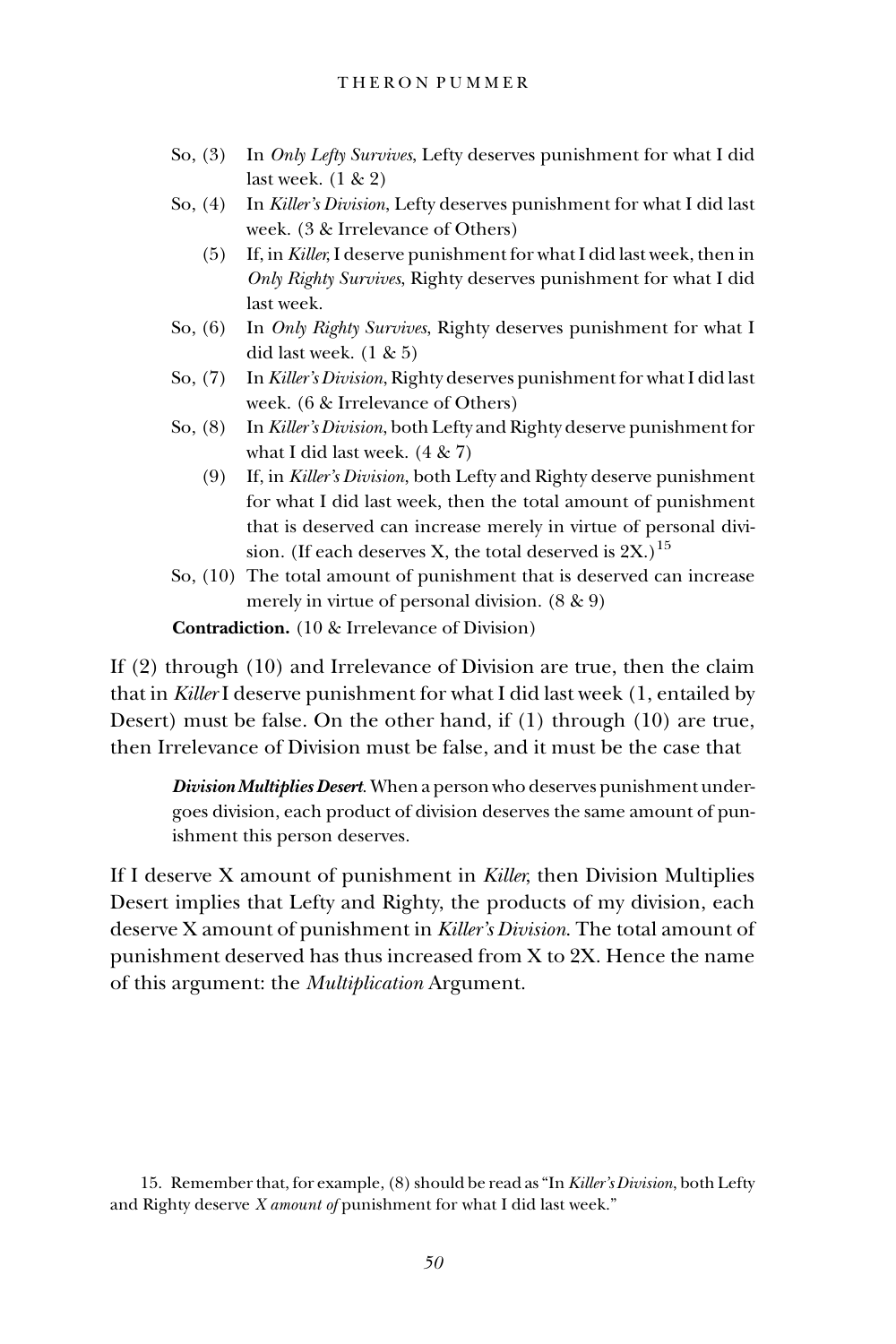### 3. Is the Existence of Others Relevant to Desert?

One possible response to the Multiplication Argument is to deny Irrelevance of Others. But before exploring this response, it is important to observe—as Parfit famously did—that identity does not matter for rational prudential concern. I should be just as prudentially concerned about what happens to Lefty as I should be prudentially concerned about what happens to my future self, whether or not I am identical to Lefty (same goes for me and Righty).<sup>16</sup> Suppose Lefty's quality of life in *Only* Lefty Survives would be the same as in Killer's Division. If I knew my cerebral hemispheres were about to split, I would have no prudential reason whatsoever to take a pill that would cause my right hemisphere to liquefy upon becoming disconnected from my left hemisphere, thereby ensuring that only Lefty would survive. Why mention this? If we believed that identity matters for rational prudential concern, then we might believe that, insofar as I do not exist in Killer's Division, I have already gotten at least some of what I deserve. What I have gotten, we might claim, is as good as the death penalty. Or we might more modestly claim that division, while not as bad as death, still isn't as good as ordinary survival. Either claim might move us to reject (4) and (7). However, since both claims are implausible, we cannot plausibly reject (4) or (7) on such grounds. What happens to me in Killer's Division is at least as good as ordinary survival. Having made this preliminary observation, I will now consider some further objections to the Multiplication Argument.

Irrelevance of Others licenses the move from the claims that Lefty (3) and Righty (6) deserve punishment in a case in which only one of them survives to the respective claims that Lefty (4) and Righty (7) deserve punishment in a case in which they both survive. If Lefty deserves punishment in one case, then Lefty also deserves punishment in another case that is exactly the same except that some other person exists.

But people who accept Desert Requires Identity would reject Irrelevance of Others. They would claim that the Only Lefty Survives and Only Righty Survives cases are importantly different from Killer's Division because (on some views) facts about personal identity change between the former cases and the latter case. Moreover, for those who accept Desert Requires Identity, it matters, in the latter kind of case, whether a Nonreductionist View is true.

<sup>16.</sup> And Lefty should be just as prudentially concerned about what happened to me, whether or not he is identical to me (same goes for Righty and me).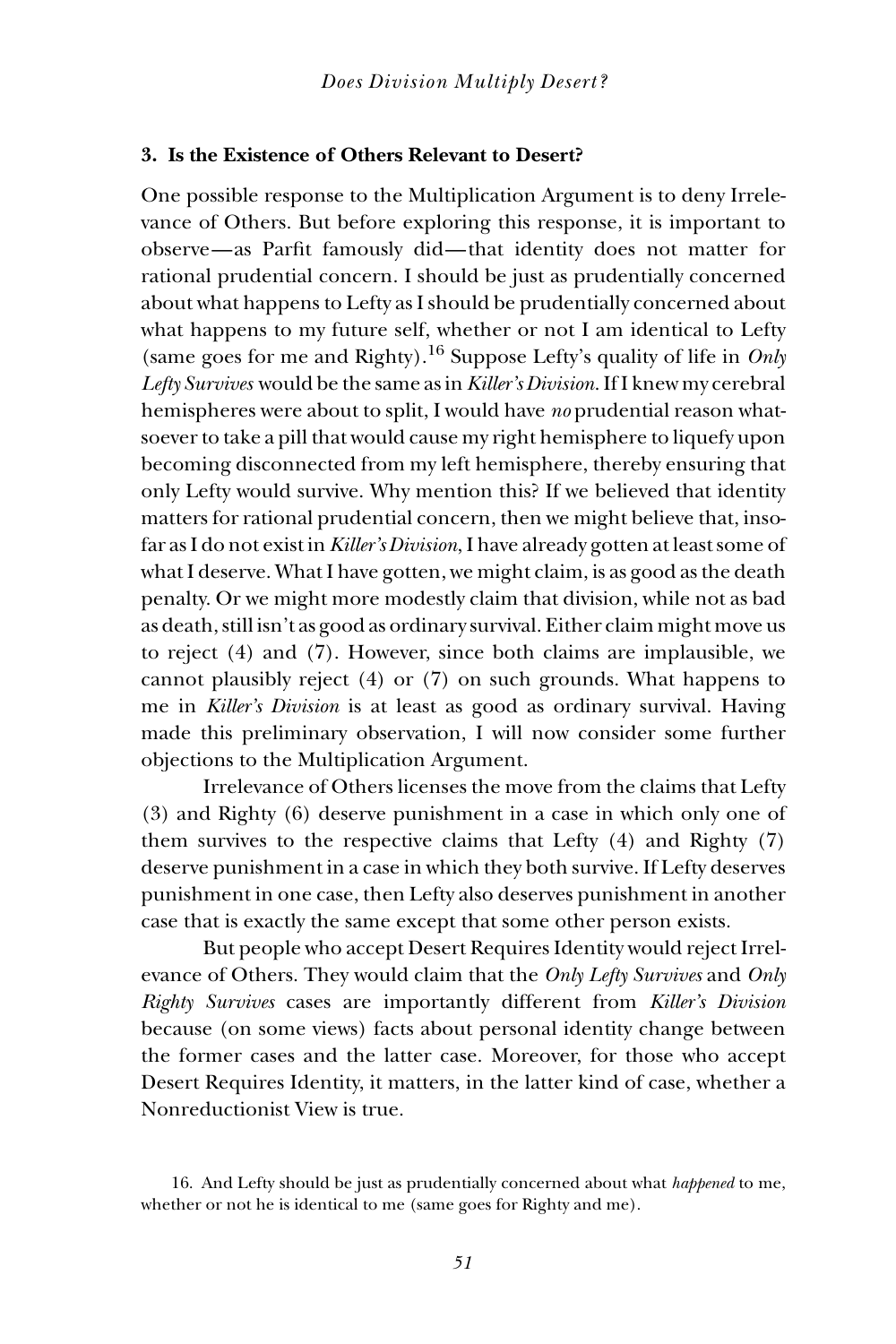First, suppose Nonreductionist Views are false (some Reductionist View is true). Then, as explained above, I am neither Lefty nor Righty in Killer's Division. Defenders of Desert Requires Identity will thus claim that neither Lefty nor Righty deserves punishment for what  $I$ , a separate person, did last week. They will thereby deny (4) and (7).

Next, suppose that a Nonreductionist View is true. Now, as explained above, it is possible that I am Lefty, even though I am physically and psychologically related to Righty in every way that I am physically and psychologically related to Lefty. (Similarly, it is possible that I am Righty, and so on.) Defenders of Desert Requires Identity will here claim that Lefty or Righty, but not both, deserve punishment for what I did last week. They will thereby deny either (4) or (7), depending on whether I am Lefty or Righty.<sup>17</sup>

However, Desert Requires Identity does not seem plausible in division cases. In nondivision cases, the following italicized question seems to garner intuitive support for Desert Requires Identity: how can I deserve punishment for what someone else did? But in Killer's Division, Lefty is my *continuer*. That is, while he is not identical to me,<sup>18</sup> he would have been had it not been for Righty's existence. It is only a technicality involving the logic of identity that prevents Lefty from being me.<sup>19</sup> Now imagine Lefty asking: how can I deserve punishment for what someone else did? If the "someone else" Lefty is referring to here is me, then the answer to his question seems easy: because you are this person's continuer. We do not believe that Lefty can get off scot-free owing to a technicality involving the logic of identity. While metaphysical facts about personal identity might be contingent on whether, say, only Lefty survives or both Lefty and Righty survive, it seems deeply implausible that something as serious and important as whether someone deserves punishment for committing a murder could be. And while the logic of identity might force us to accept that I am Lefty in Only Lefty Survives but not in Killer's Division, it cannot analogously force us to accept that Lefty would deserve more or less punishment, depending on whether Righty survives. Desert Re-

17. Of course, in such cases we might not know the fact of personal identity, or who has my soul (or Cartesian Ego), and so, according to Desert Requires Identity, not know whether it is Lefty or Righty who deserves punishment.

18. If a Nonreductionist View were true, we could here assume that the further fact of personal identity holds between me and Righty.

19. The technicality is that Lefty and Righty are not identical (indiscernibility of identicals), and so I cannot both be identical to Lefty and be identical to Righty (since the transitivity of identity would then imply that Lefty and Righty are identical).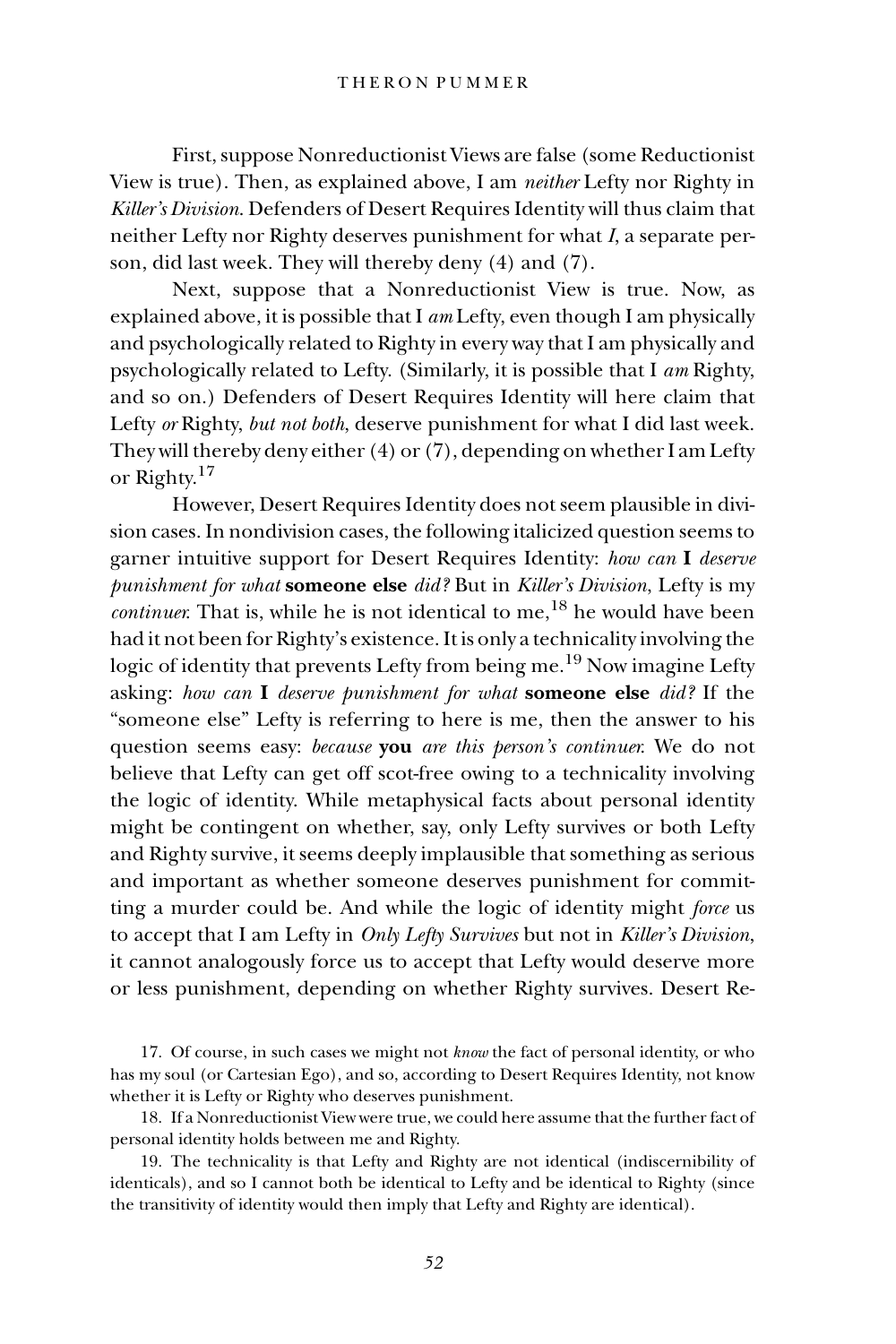quires Identity does not provide a plausible answer to the Multiplication Argument.<sup>20</sup>

It is important to notice that, in denying Desert Requires Identity, I am only claiming that if Desert is true, then my continuers might well deserve punishment for my wrongdoing, even if they are not identical to me. I am not committing to any more specific view about what it is about my continuers that makes them deserving of punishment for what I did. I am not, for example, committing to a view that says that L deserves to be punished for T's wrongdoing if and only if L is psychologically continuous with T.

We might deny (4) and (7) for a different reason. Recall that (4) says that, in Killer's Division, Lefty deserves X amount of punishment for what I did last week and that (7) is the analogous claim about Righty. Again, the moves from  $(3)$  and  $(6)$  to  $(4)$  and  $(7)$ , respectively, are licensed by Irrelevance of Others. However, we might deny Irrelevance of Others, and instead accept

Divided Desert. When a person who deserves punishment undergoes division, each product of division deserves an equal proper fraction of the total amount of punishment this person deserves. These products must inherit equal fractions because they are alike in all relevant respects. $21$ 

Divided Desert implies that if I deserve X amount of punishment in Killer, Lefty and Righty each deserve  $X/2$  amount of punishment in Killer's

20. We could maintain both Desert Requires Identity and Irrelevance of Others if we denied Desert. Moreover, perhaps staunch believers in Desert Requires Identity would regard my division cases, combined with Irrelevance of Others, as an argument against Desert. I suspect, however, that most people attracted to Desert would, upon encountering my division cases, willingly abandon Desert Requires Identity and regard its plausibility as limited to ordinary, nondivision cases.

21. Parfit (1984, 271–72) asks, "If the malefactor is sentenced to twenty years in prison, should each resulting person [from division] serve twenty years, or only ten?" The latter disjunct suggests Divided Desert. Later on, in chapters 14 and 15, Parfit considers a variety of extreme and moderate implications of his views on personal identity. Here is a sketch of his argument for the extreme claim concerning Desert (from Parfit 1984, 324, and 1986, 838–39):

- P1 Desert requires Nonreductionist identity.
- P2 There is no Nonreductionist identity.
- So, C Desert is false.

I am not aware of anyone (including Parfit) who has been persuaded by this argument to abandon Desert. I suspect that this is because people who are attracted to Desert and who accept a Reductionist View would have no qualms about denying P1.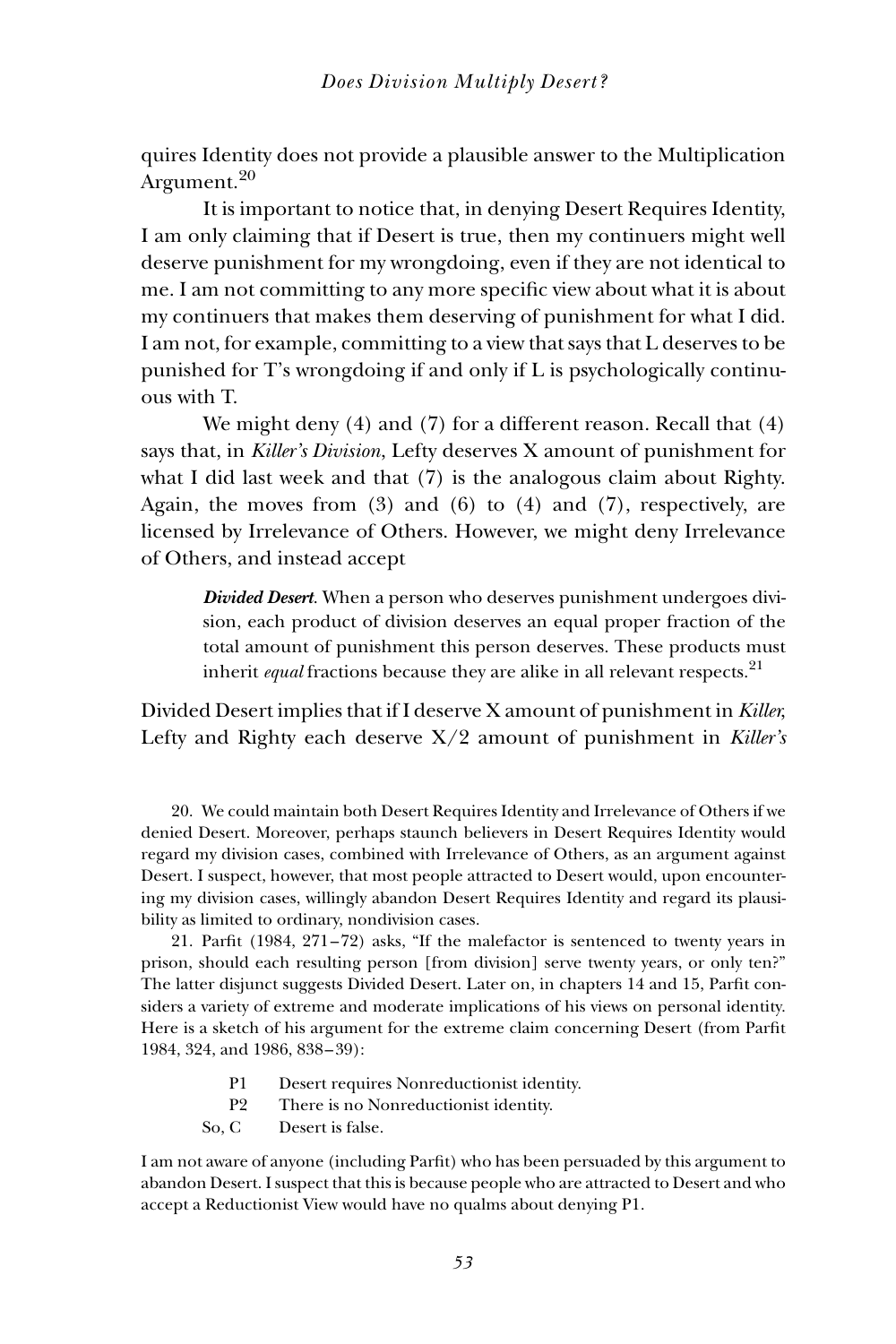Division. But this violation of Irrelevance of Others also seems implausible. It cannot be that, through the sheer luck that Righty survived, Lefty would deserve less punishment.<sup>22</sup>

One might offer the following counterargument: It is true that how much punishment Lefty deserves depends on the existence of another person—namely, me. And so we have a counterexample to Irrelevance of Others. And so we cannot plausibly invoke Irrelevance of Others in response to Divided Desert.

This counterargument fails. First, what Irrelevance of Others implies is that the mere existence or nonexistence of another person cannot affect how much Lefty deserves. And it is not my mere existence that would make Lefty deserving of punishment, but that I killed an innocent old lady last week, and that Lefty is my continuer. Second, it is perhaps helpful to see that, while I am neither Lefty nor Righty, and while Lefty and Righty are nonidentical, certain prudential and moral relations hold between me and Lefty and between me and Righty that do not hold between Lefty and Righty. Whereas Lefty and Righty are my continuers, Lefty is not Righty's continuer, and Righty is not Lefty's continuer. Accordingly, I should have prudential concern both for Lefty and for Righty (the way I ordinarily would for my future self), but Lefty and Righty should not have such prudential concern for each other (though perhaps they should have special concern for each other in something like the way siblings or close friends do).<sup>23</sup> Similarly, while the wrongs I did can matter for how much punishment Lefty and Righty deserve, the wrongs that Lefty does cannot matter for how much punishment Righty deserves, and so on. $24$ 

22. Luck can certainly affect how much punishment a person can or will suffer, but not how much he or she *deserves* to suffer. Satan would not be less deserving of punishment if he found and escaped into a bunker that made him invulnerable to punishment.

23. Distinguishing between the predivision and postdivision individuals in this way can, I believe, solve one of Parfit's puzzles about the Branch-Line Case (see Parfit 1984, 287–89), but I cannot get into this here. Also see part 1 of Velleman 2008.

24. We might consider

Divide and Rob. I know that I am about to divide, and I form two intentions: the intention to have Lefty rob a bank, and the intention to have Righty write a check to Against Malaria Foundation. I divide. Lefty robs the bank on the basis of the first intention I formed. Righty writes the check on the basis of the second intention I formed.

Some might be tempted to claim that the wrongdoing that Lefty did does, in this case, matter for how much punishment Righty deserves. But we should be careful not to misidentify what it is in virtue of which Righty might deserve punishment. If Righty deserved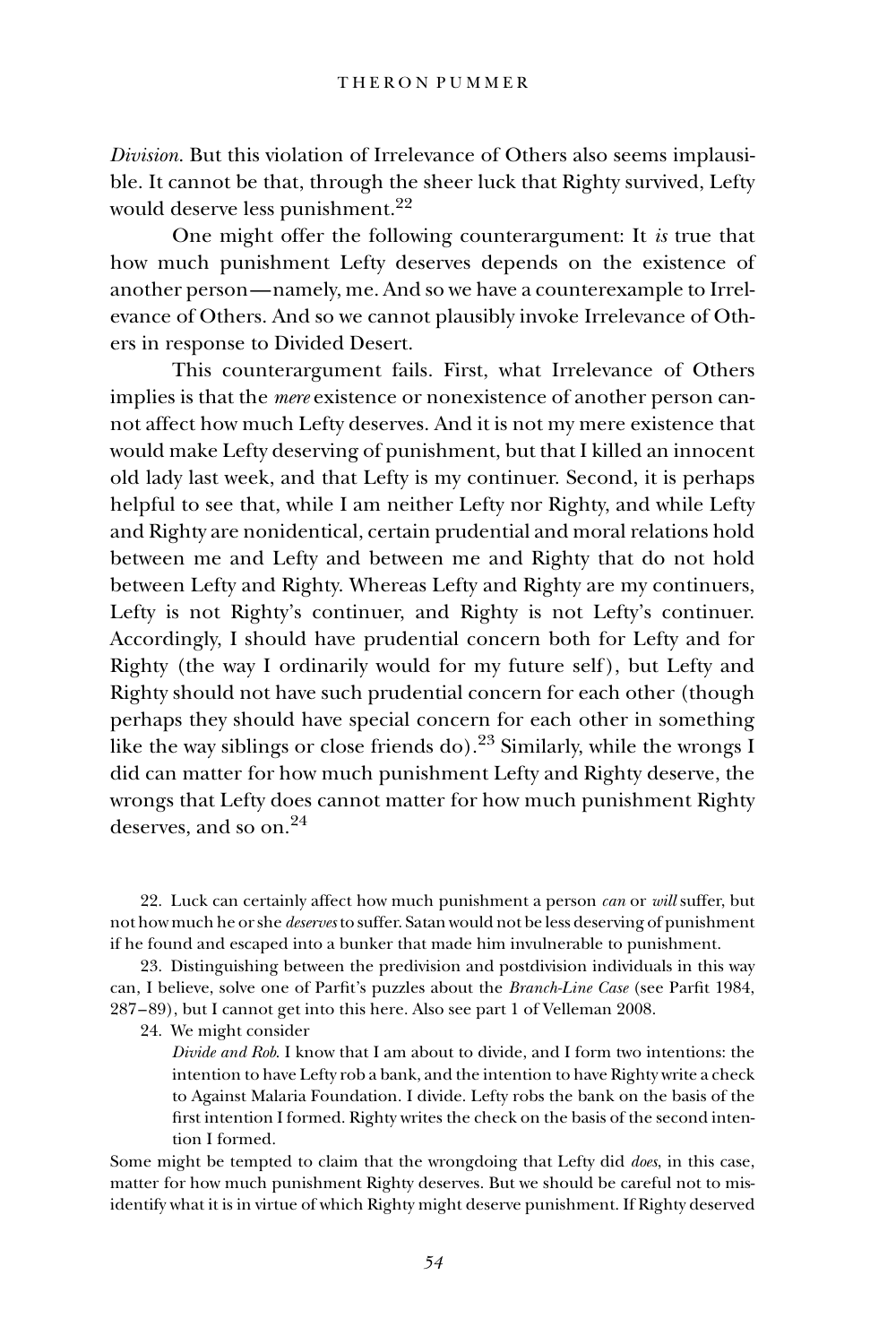It seems that the mere existence or nonexistence of Righty (Lefty) could not affect how much punishment Lefty (Righty) deserves. Attempts to deny (4) and (7) by denying Irrelevance of Others seem too implausible.

# 4. Does Division Multiply Desert?

Suppose we simply accepted (1) through (10) of the Multiplication Argument. This would imply Division Multiplies Desert and that Irrelevance of Division is false. If Division Multiplies Desert, then, for example, if I deserve twenty years of punishment in Killer, Lefty and Righty would each deserve twenty years in Killer's Division—making a total of forty years. And we might not see what is so implausible about this result. In this section, I will mention a couple of implications of Division Multiplies Desert, which some might find hard to believe.

First, it might seem that if anything increases how much punishment is deserved, it is increases in things of the following sort: the severity or number of bad acts or motives, the degree to which persons are virtuous or vicious, and the degree to which the relevant people are culpable for these acts, motives, or characters. More generally, some might believe we should accept the

Fault Restriction. There cannot be a greater total amount of deserved punishment if there is no increase in fault. ("Fault" is here construed, rather broadly, as any kind of error for which an agent is relevantly culpable.)

And indeed personal division does not per se involve any increase in fault, as I here understand it. If I were a vicious person just prior to my division, which consequently resulted in two vicious people, then my division would arguably involve an increase in overall fault. But in Killer I am, prior to my division, a virtuous person; $25$  Lefty and Righty would thus

punishment in Divide and Rob, it might be in virtue of his being a continuer of someone who formed the bad intention on the basis of which Lefty acted in robbing the bank. Lefty's crime might then be relevant in that it could serve as *evidence* of a bad intention that I, the person of whom Righty is a continuer, had. Moreover, Righty might deserve punishment if he knew that Lefty was going to rob a bank, but did nothing to stop him, or to warn the bank, police, and so forth. But it seems implausible that Righty could deserve more or less punishment merely in virtue of whether or not Lefty in fact commits the bank robbery.

<sup>25.</sup> I would thus not attempt to, as David Wiggins (1976, 138) writes, "evade responsibility by contriving [my] own fission."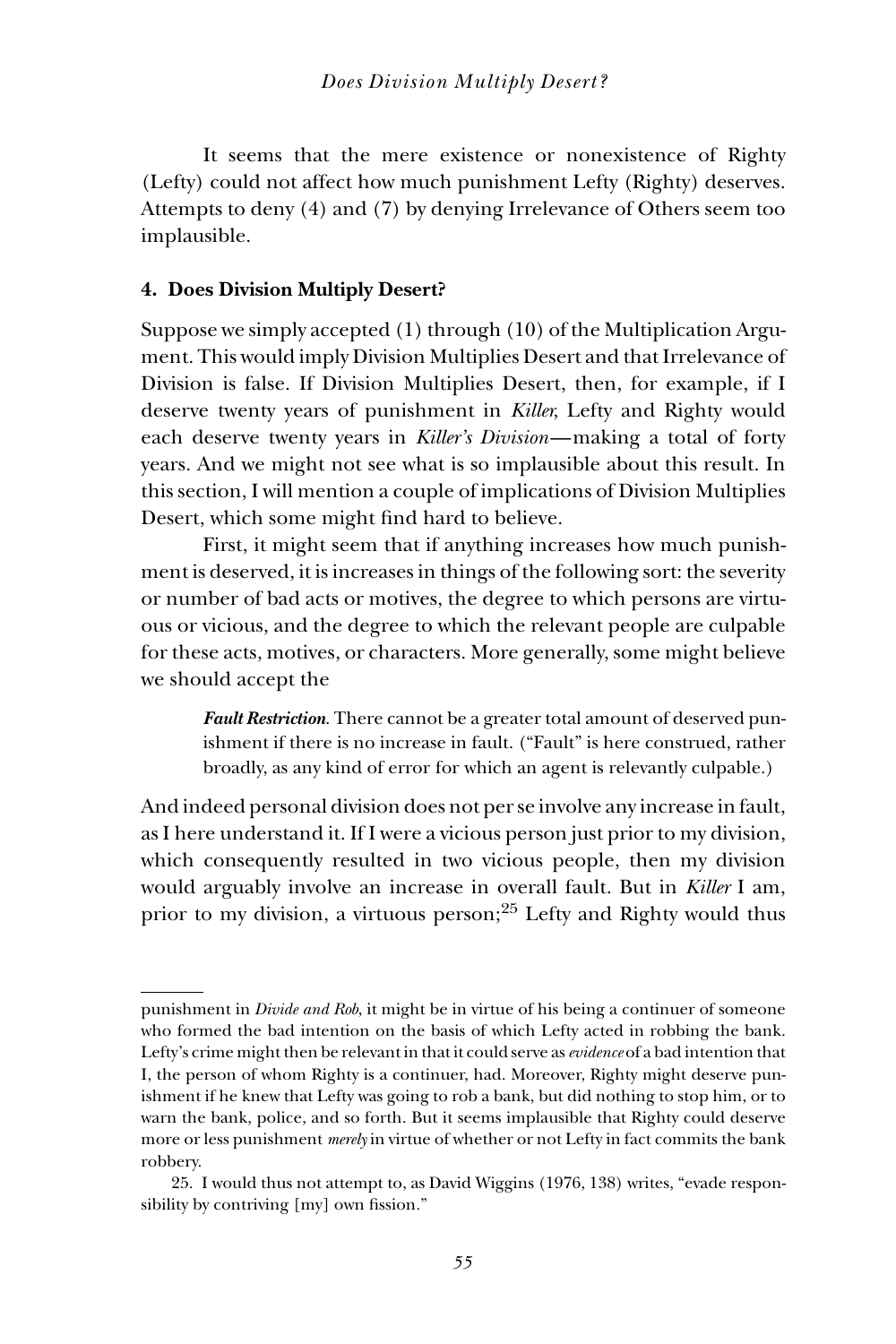be virtuous people too. If I did not repent for killing the innocent old lady, and Lefty and Righty each woke up in their respective beds creepily chuckling about how fun it was to kill the innocent old lady, then again my division would arguably involve an increase in overall fault. But in Killer I do repent; Lefty and Righty would thus not approve of killing the innocent old lady. To simplify matters, we should focus on cases of division in which no one is culpable for the division itself and in which no errors are made by the products of division, that is, we should focus on cases of division that involve no increase in fault.

Despite the fact that division does not per se involve any increase in fault, someone might find the Multiplication Argument for Division Multiplies Desert to be more plausible than the Fault Restriction. But before concluding that this is true, we should take note of a further implication of accepting the Multiplication Argument for Division Multiplies Desert: indefinite division would multiply desert indefinitely. Even if the total amount of deserved punishment could increase somewhat without any increase in fault, it might seem harder to accept that it could increase indefinitely without any increase in fault. Consider another case:

Repeated Division. Technologically advanced hospitals have Growth-Ray3000s, which can be used to stimulate pieces of brains to grow into whole brains exactly similar to those whole brains of which they were originally parts. GrowthRay3000s can bring about such desired effects within one three-thousandth of a second.<sup>26</sup>

Now consider a different possible continuation of Killer's Division. With the help of some GrowthRay3000s, Lefty and Righty had the missing halves of their brains regrown from the halves that they each retained. Both then had whole brains and were physically and psychologically related to me in exactly the way that people are ordinarily related to their past selves. If I could be more than one person (I could not), I would be both. After Lefty and Righty woke up the next morning, they each decided to go for a walk. Astonishingly, Lefty was struck by a drunk driver. And doubly astonishingly, so was Righty! The accidents again destroyed their legs and torsos, and split their brains into halves. These four halves were taken to the hospital, and each was regrown into a whole brain and transplanted into a cloned body. Then there were four people: Left-Lefty, Right-Lefty, Left-Righty, and Right-Righty. Amazingly, all were in separate accidents exactly similar to mine, Lefty's, and Righty's. And so on.

26. I am here inspired by Jacob Ross's (n.d.) use of various science fiction rays.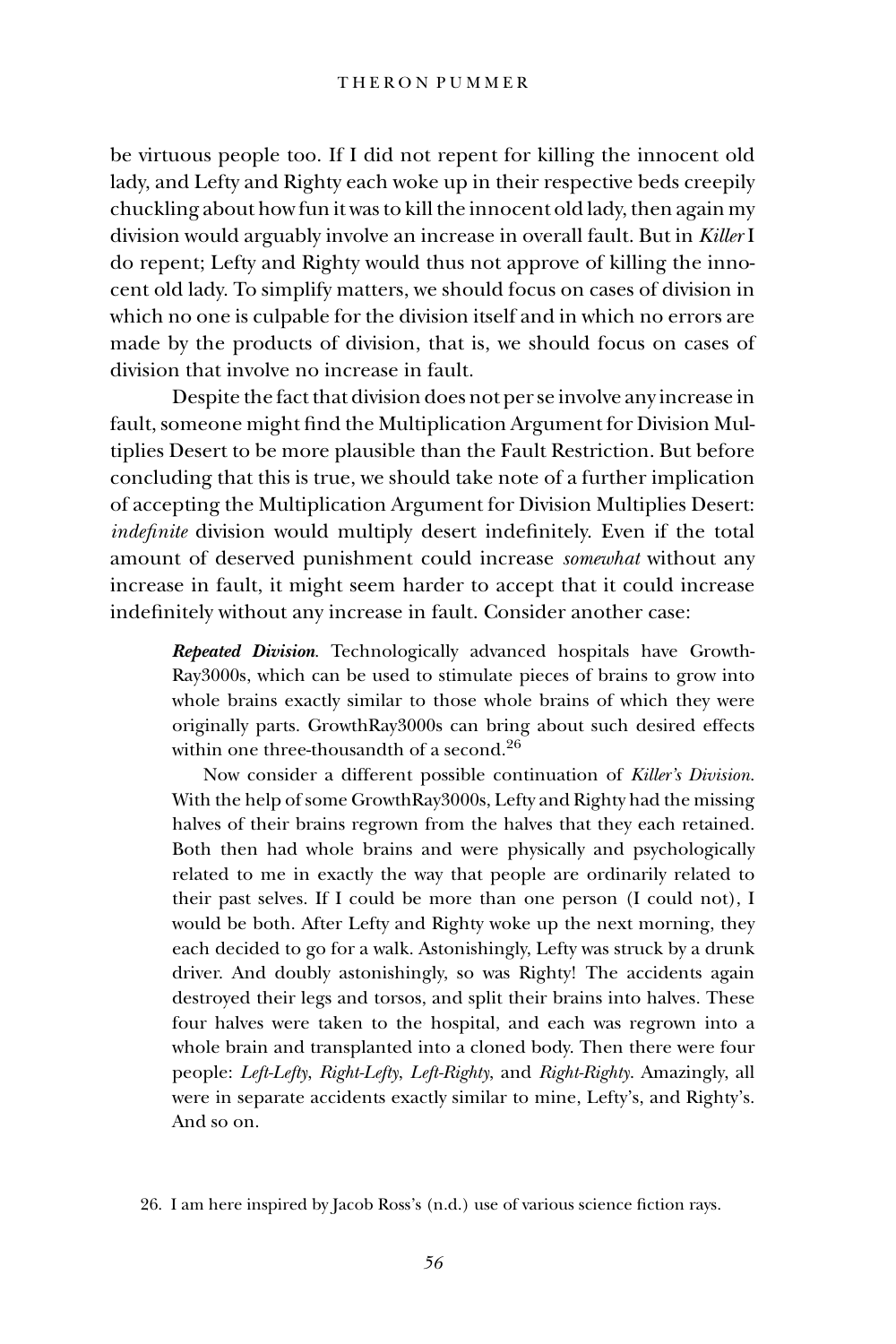

After one division, there are two people. After two divisions, there are four. After three, there are eight, and so on. After just ten divisions, there are 1,024 people.

If we accept the Multiplication Argument, then assuming that I deserve X amount of punishment in Killer, we would claim that Lefty and Righty each deserve X amount of punishment in Killer's Division, making a total of 2X deserved punishment. But this argument can be reiterated. If Lefty splits into Left-Lefty and Right-Lefty, and they each deserve X punishment (as implied by Irrelevance of Others), and Righty splits into Left-Righty and Right-Righty, and they also each deserve X punishment (as implied by Irrelevance of Others), then the total becomes 4X deserved punishment. After ten divisions, there will be 1,024X deserved punishment, in total. Indeed, there is no limit on how much total deserved punishment there could be, all stemming from one wrong act. Reiterating the Multiplication Argument after each division implies the conclusion that indefinite division multiplies desert indefinitely.

Some people might find the Fault Restriction hard to deny, and they might find the implications of the Multiplication Argument in cases like Repeated Division hard to believe. To avoid contradiction, these people might have to deny either Desert or Irrelevance of Others. However, others might be willing to drop the Fault Restriction and to accept the implications of the Multiplication Argument in Repeated Division. For instance, they might defensibly argue that the Fault Restriction seems plausible in nondivision cases, but that it loses its intuitive appeal when applied to division cases (similar to the way in which Desert Requires Identity loses its intuitive appeal in division cases). They could thereby accept Desert and Irrelevance of Others without contradiction. However,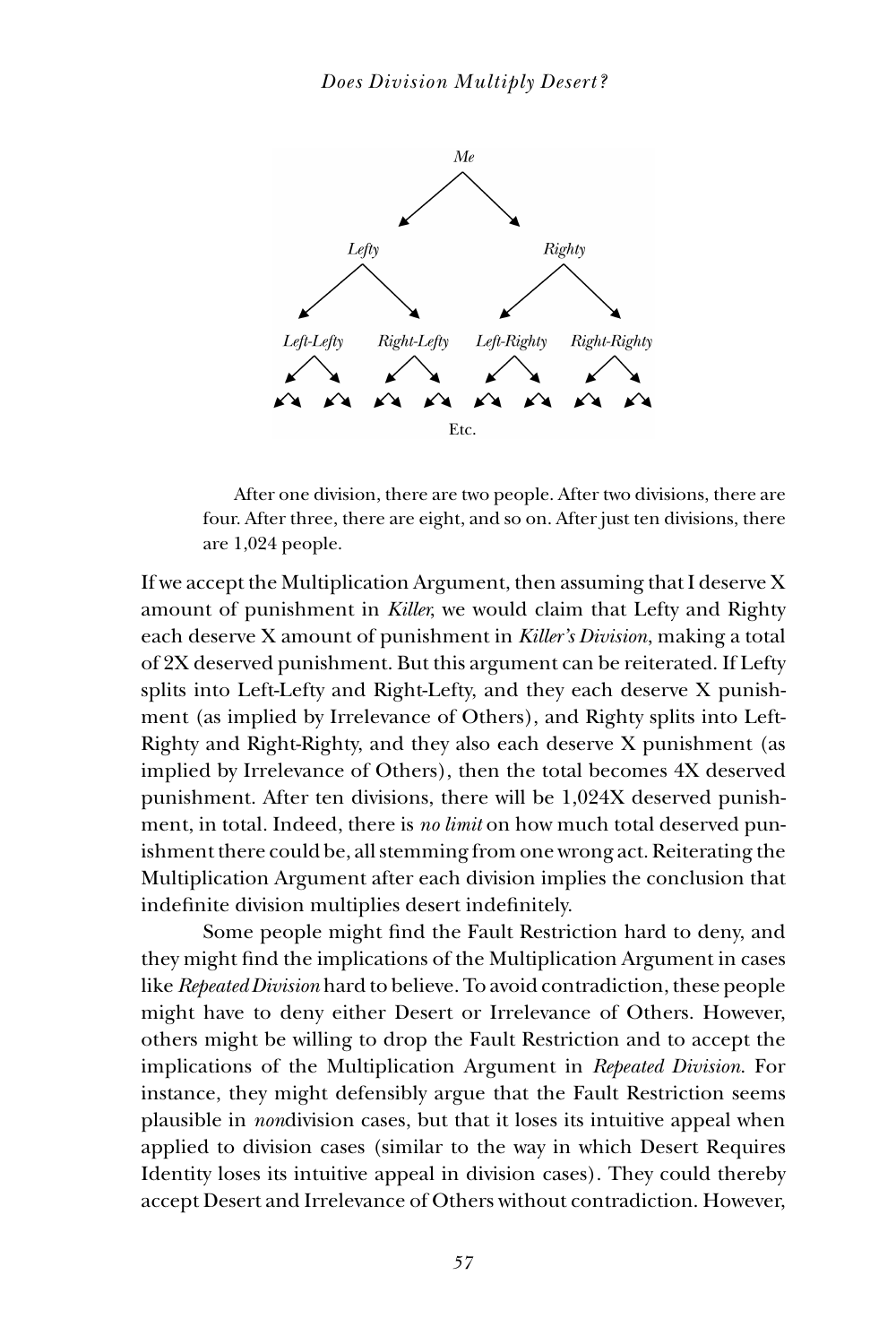Desert and Irrelevance of Others together imply Division Multiplies Desert, and Division Multiplies Desert might have implausible implications in the context of personal fusion.

# 5. Fusion

First, some more science fiction.

Suppose that, rather than a brain, my mind is realized in a futuristic liquid metal. My mind is distributed uniformly across the liquid metal, which can form various shapes. Usually, I take a form that is very hard to distinguish from an actual living human body. (Think of the T-1000, the bad guy from Terminator 2.) It is possible that I will divide. If I divide, the humanoid shape my liquid metal usually takes will form a puddle and divide like an amoeba into  $n$  qualitatively identical puddles. The resulting puddles will be the same size as the original one (perhaps the original puddle becomes n times larger immediately before dividing); each will be qualitatively identical to the original one, as well as spatiotemporally continuous with it. Then, the puddles will each morph into the particular humanoid shape the original one had.

It is also possible that I will fuse with other liquid metal persons like me. Consider another liquid metal person who is exactly like me. Suppose we each morph into a puddle and then each split into a left puddle and a right puddle, making a total of four qualitatively identical puddles. L1 and R1 are my puddles, L2 and R2 are his. Seconds later, puddles L1 and R2 are destroyed. But seconds after that, R1 and L2 come together, forming a single, unified puddle. I have now fused with another liquid metal person into a single fusion product who is qualitatively identical to each of us *fusion ingredients.<sup>27</sup>* 

27. Fusion isn't just for liquid metal puddle people. Take two qualitatively identical human persons, Shlefty and Shrighty. Owing to sufficient redundancies in their brains, if each had just one cerebral hemisphere, each would continue on exactly as each would if each retained both hemispheres. There are four cerebral hemispheres: L1, R1, L2, and R2. Suppose R1 and L2 are destroyed, and L1 and R2 are immediately connected. Shlefty and Shrighty have fused into a single person who is qualitatively identical to each of them.

Parfit (1984, 298–99), Unger (1990, chap. 6), and McMahan (2002, 83) each offer a brief but plausible discussion of fusion.

Cases of Dissociative Identity Disorder arguably provide real-life examples of fusion when the individual alters (separate persons realized in one and the same body) are integrated via therapy into a single person. Radden (1996) offers an intriguing discussion of fusion cases involving Dissociative Identity Disorder, including a discussion of the moral responsibility and punishment of the products of such fusion (though for an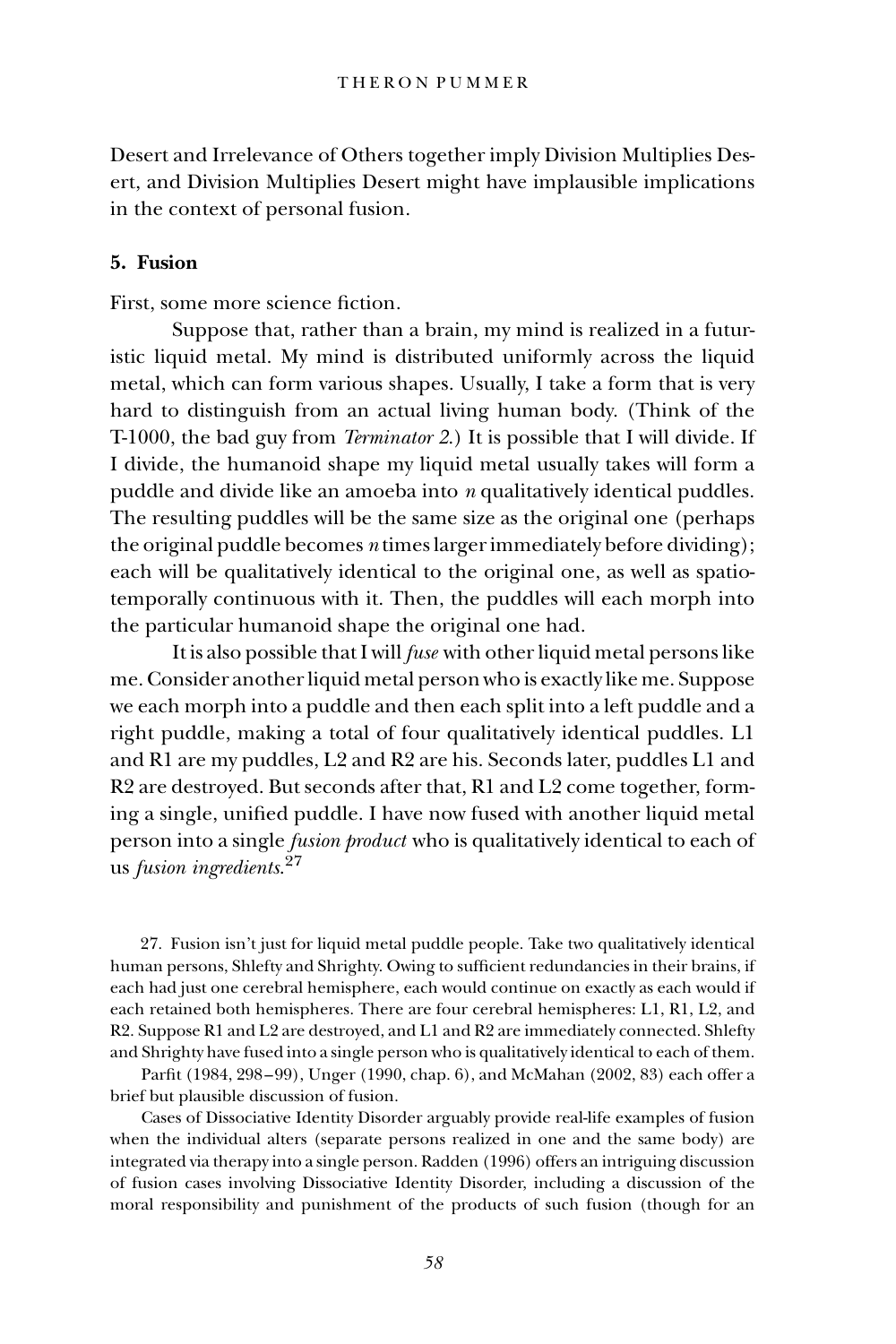It might be impossible to fuse certain persons together; attempting to fuse an old cynical scrooge and a young optimistic philanthropist might result in a cacophonous nightmare, an entity that is arguably not a person. Or maybe the resulting entity is a person, but one who happens to have a very chaotic psychology. But for the cases of fusion under discussion here, we should imagine that the persons who would fuse are physically and psychologically similar enough that they are "fusion compatible." Indeed, I will assume that the relevant fusion ingredients are as close to qualitatively identical as possible. For instance, we might imagine fusion stories like this one (told from the perspective of the distant future):

Angela and Barbara. Angela and Barbara were liquid metal persons. They each came into existence in 2951 and were raised in separate but qualitatively identical controlled environments.<sup>28</sup> Though their lives from 2951 to 2999 were rich and complex, they remained qualitatively identical. On New Year's Day 3000, they fused in the liquid metal way described above. The resulting person is  $\text{Carol.}^{29}$ 

In fusion cases like this one, I believe that the following two claims are true:

Prudential Comparability. Fusion ingredients (for example, Angela and Barbara) should be just as prudentially concerned about what happens to the product of their fusion (for example, Carol) as they should be

excellent criticism of her view on punishing fusion products, see D. Shoemaker 2009, 234–35). While these arguably realistic cases of fusion are well worth exploring, the more hypothetical cases I discuss in the main text are preferable, for present purposes, for two reasons: First, my hypothetical cases of fusion are cases of fusion if there can be any such cases at all. It is more debatable whether Dissociative Identity Disorder integration cases are truly cases of fusion because it is more debatable whether there are truly two preintegration persons and because it is more debatable exactly how the integration process works (for example, if one alter were simply eliminated, this would not be a case of fusion but at most a case in which one person dies and another person doesn't). Second, in my hypothetical cases of fusion, Prudential Comparability (see below) seems very hard to deny. It is more dubious whether Prudential Comparability holds in cases of Dissociative Identity Disorder integration.

<sup>28.</sup> Perhaps these environments were controlled in the way Truman's was in The Truman Show.

<sup>29.</sup> Recall the brief discussion of the metaphysics of division from section 1. There I explained why, at least according to certain Reductionist Views, it is plausible that I would not be identical to either of the products of my division. For similar reasons, it is plausible that neither Angela nor Barbara would be identical to Carol.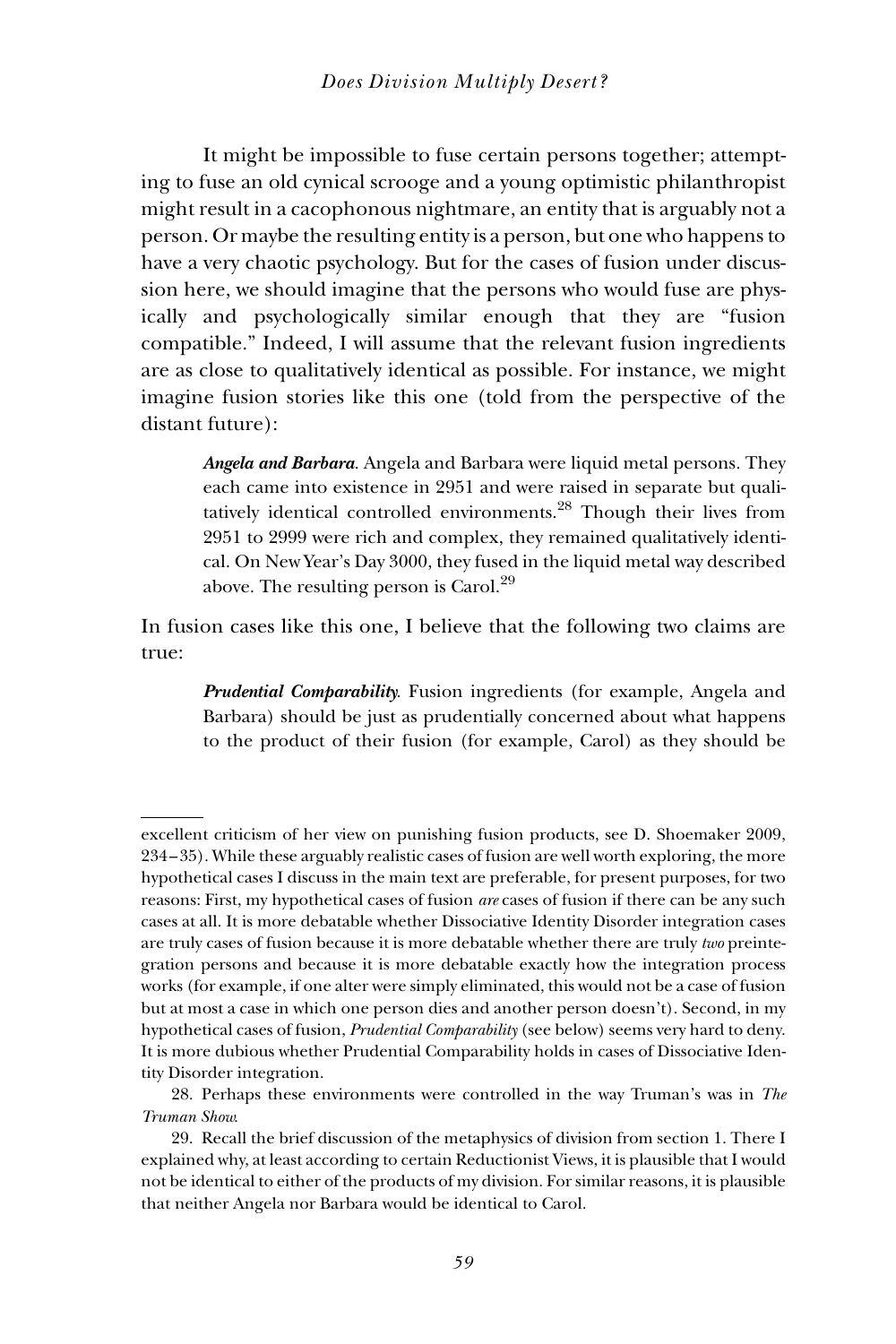prudentially concerned about what happens to their future selves, and in just the same way.

And:

Desert Comparability. Punishing a fusion product is, from the point of view of Desert, tantamount to punishing each of the fusion ingredients in the same way and to the same extent. For example, if Angela deserved a punishment and Barbara deserved a punishment of the same size, then Desert would be just as satisfied if they were each given this punishment prefusion as it would be if Carol were given this punishment postfusion.

Why should we believe these claims?

Recall what I claimed about division: I should be just as prudentially concerned about what happens to Lefty as I should be prudentially concerned about what happens to my future self, whether or not I am identical to Lefty. (Same goes for me and Righty.) What matters for rational prudential concern is a psychological or physical relation, rather than identity. Whatever the particular nature of this psychological or physical relation is, it holds between me and Lefty, and between me and Righty. Similarly, there is a class of personal fusion cases where this relation holds between the fusion product and each of her fusion ingredients (but not between the fusion ingredients). For example, in Angela and Barbara, Carol is qualitatively identical to Angela, and the two are psychologically and spatiotemporally continuous. Indeed, the relations between Angela and Carol are exactly the same as the relations between Angela and future Angela, except that (i) Angela and Carol are nonidentical (on certain views), and (ii) Carol is the continuer of two people, whereas future Angela is the continuer of just one person. But neither (i) nor (ii) seem to *matte*r.<sup>30</sup> That is, Angela's fusing with Barbara into Carol seems just as prudentially good for Angela as ordinary survival, and pun-

30. One might note that, whereas future Angela is psychologically and physically continuous only with past Angela, Carol is psychologically and physically continuous with both Angela and Barbara. Could this difference plausibly ground the claim that (ii) does matter after all, and that, for example, Angela should have less prudential concern for Carol than she should have for future Angela?

I do not think so. Consider a pair of cases, again assuming in each case that, owing to sufficient redundancies in your brain, if you lost one cerebral hemisphere, you would continue existing exactly as you would if you retained both hemispheres.

In the first case, your left hemisphere is destroyed and then immediately replaced with an exact replica materialized from scratch. In this case, you survive, and everything that matters prudentially is preserved. In the second case, your left hemisphere is destroyed and then immediately replaced with an exact replica that belongs to a person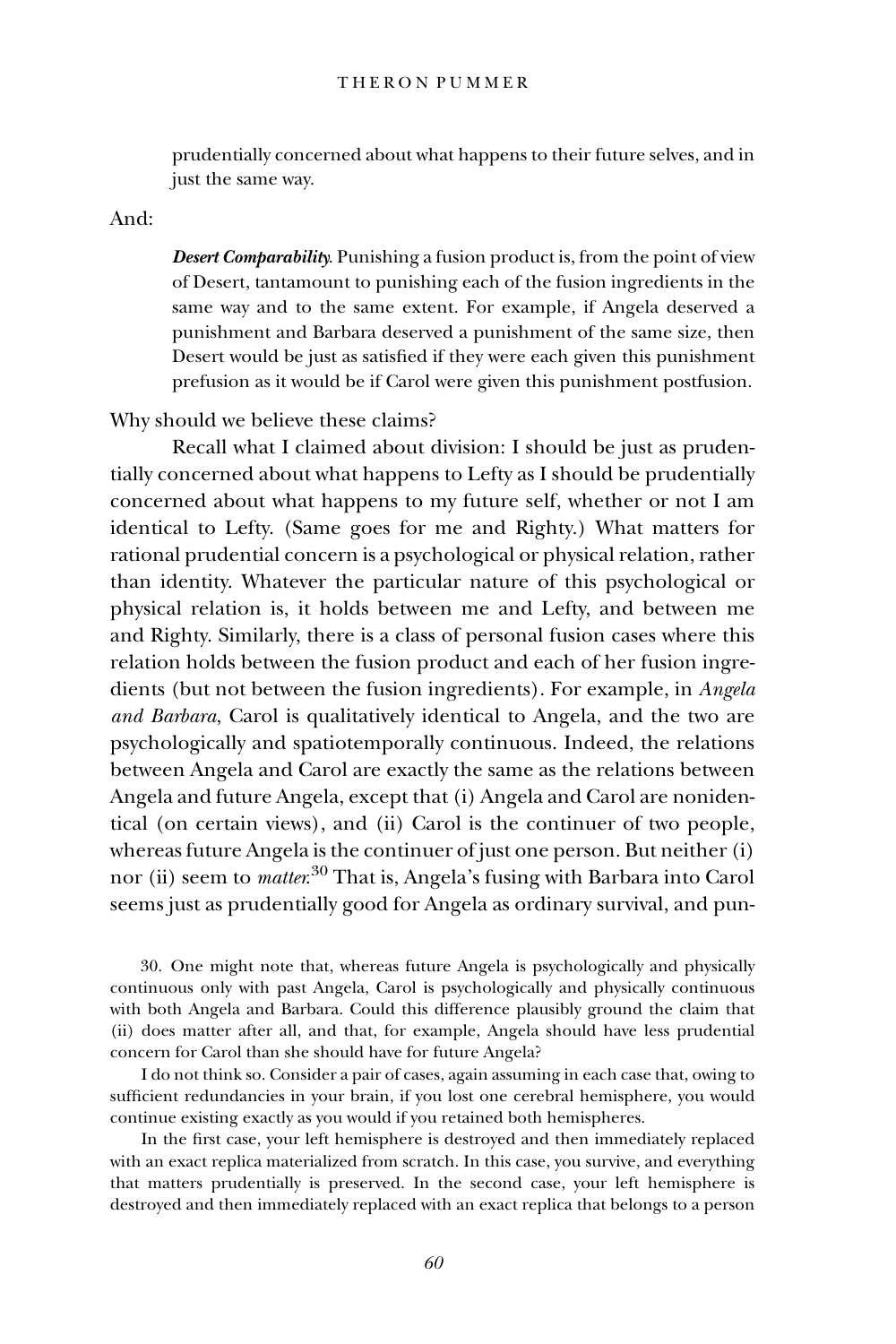ishing Carol seems just as prudentially bad for Angela as punishing future Angela.

Now, assuming that it is true that nonidentity holds between Angela, Barbara, and Carol, it is true that making Carol worse off to degree X might not, for example, make Angela worse off. However, we can say that making Carol worse off to degree X makes Angela quasi-worse off to degree X, or just "q-worse off" to degree X, in the following sense: if, while holding everything else constant, Barbara were taken out of this case, Angela would have been made worse off by degree X.

The difference between Angela's being made worse off to degree X and her being made q-worse off to degree X does not, from the point of view of her prudential concern, matter.<sup>31</sup> In the sorts of fusion cases under consideration here, it seems hard to deny Prudential Comparability. And Desert Comparability is true, I believe, in these cases in which Prudential Comparability is true. Consider the following argument:

- (1) There is desert-based reason to make culpable wrongdoers A and B each worse off to degree X. (Desert)
- (2) If there is desert-based reason to make A and B each worse off to degree X, then there is just as much desert-based reason to make A and B each q-worse off to degree X.
- (3) There is just as much desert-based reason to make A and B each q-worse off to degree X (as there is to make A and B each worse off to degree X).  $(1 \& 2)$
- (4) Making the fusion product of A and B worse off to degree X makes A and B each q-worse off to degree X.
- (5) There is just as much desert-based reason to make the fusion product of A and B worse off to degree X (as there is to make A and B each worse off to degree X). (3 & 4)

qualitatively identical to you who has existed with this left hemisphere for exactly as long as you have but in a different part of the world.

It seems to me that what happens in the second case is prudentially no worse for you than what happens to you in the first case. The history of your left hemisphere replacement seems irrelevant. What seems prudentially relevant is what the left hemisphere replacement is going to do from now on.

<sup>31.</sup> Unsurprisingly, the notion of being made q-worse off also applies to division cases. Consider a division case in which Lefty and Righty will live qualitatively identical lives and will each be made worse off to degree X at some point in the future. Insofar as I am not identical to either Lefty or to Righty, this might not make meworse off to degree X; but it would make me q-worse off to degree X. If, while holding everything else constant, Righty were taken out of this case, I would have been made worse off to degree X.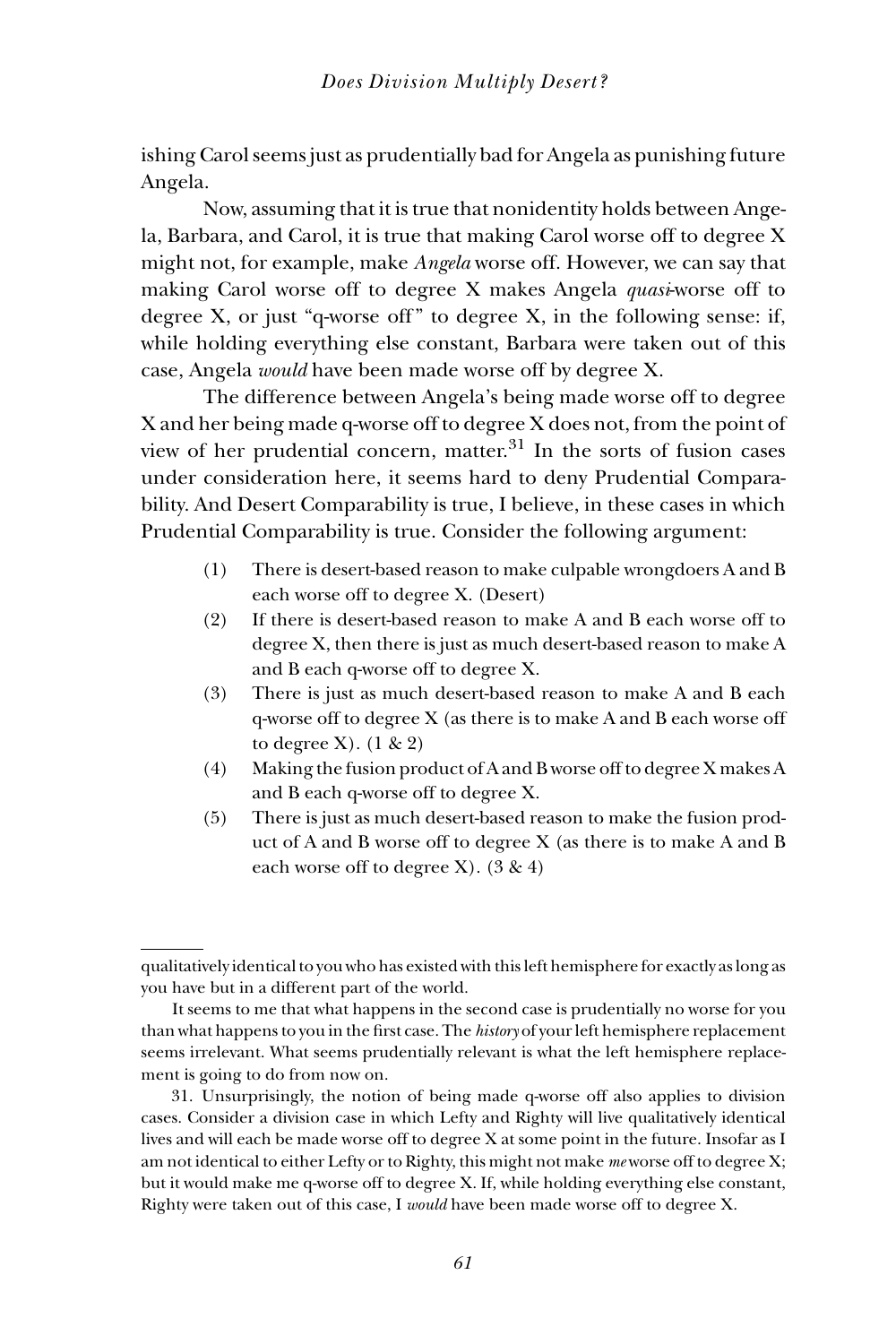Assuming  $(1)$ , we can avoid  $(5)$  only if we deny either  $(2)$  or  $(4)$ . But  $(4)$ follows from the meaning of *q-worse off*: suppose the fusion product of A and B is made worse off to degree X; A would have been made worse off to degree X if B were taken out of the case, and B would have been made worse off to degree X if A were taken out of the case.

This leaves (2). The intuition undergirding (2) is that the difference between being made worse off and being made q-worse off should not matter to Desert since it is only a technicality involving the logic of identity that, in certain cases, forces us to say "q-worse off" rather than "worse off." It cannot be that there is desert-based reason to make someone worse off, but less or no desert-based reason to make that person q-worse off. (2) is intuitively plausible.

Thus, it seems that we cannot plausibly avoid (5). But (5) is simply another way of formulating Desert Comparability, the claim that Desert would be just as satisfied if each fusion ingredient were punished to degree X (or made worse off to degree X) as it would be if their fusion product were punished to degree X (or made worse off to degree X).<sup>32</sup> Punishing someone I prudentially should be concerned about in just the same way and to just the same extent that I prudentially should be concerned about my future self seems to be just as good, from the point of view of Desert, as punishing me. Of course, it is not the same as punishing me. Those who accept Desert Requires Identity will deny Desert Comparability. But, as I already argued, Desert Requires Identity seems false. Identity does not seem to be what matters for Desert.

For these reasons, in the sorts of fusion cases under consideration here, it seems hard to deny Desert Comparability. (I will now, for convenience, omit the qualification "in the sorts of fusion cases under consideration here.")

Next consider the "mirror image" of Division Multiplies Desert:

**Fusion Divides Desert.** If  $n$  people who each deserve  $m$  years of punishment fuse, the fusion product deserves m years of punishment. The total prefusion punishment deserved is  $m$  times  $n$  years, and the total postfusion

32. Note that (5) is formulated in terms of desert-based reasons, whereas Desert (and thus Desert Comparability) is formulated in terms of what *ought* to be done. But the claims about desert-based reasons in (5) imply the relevant oughts when considerations besides desert are held constant, or when these other considerations are not sufficiently weighty.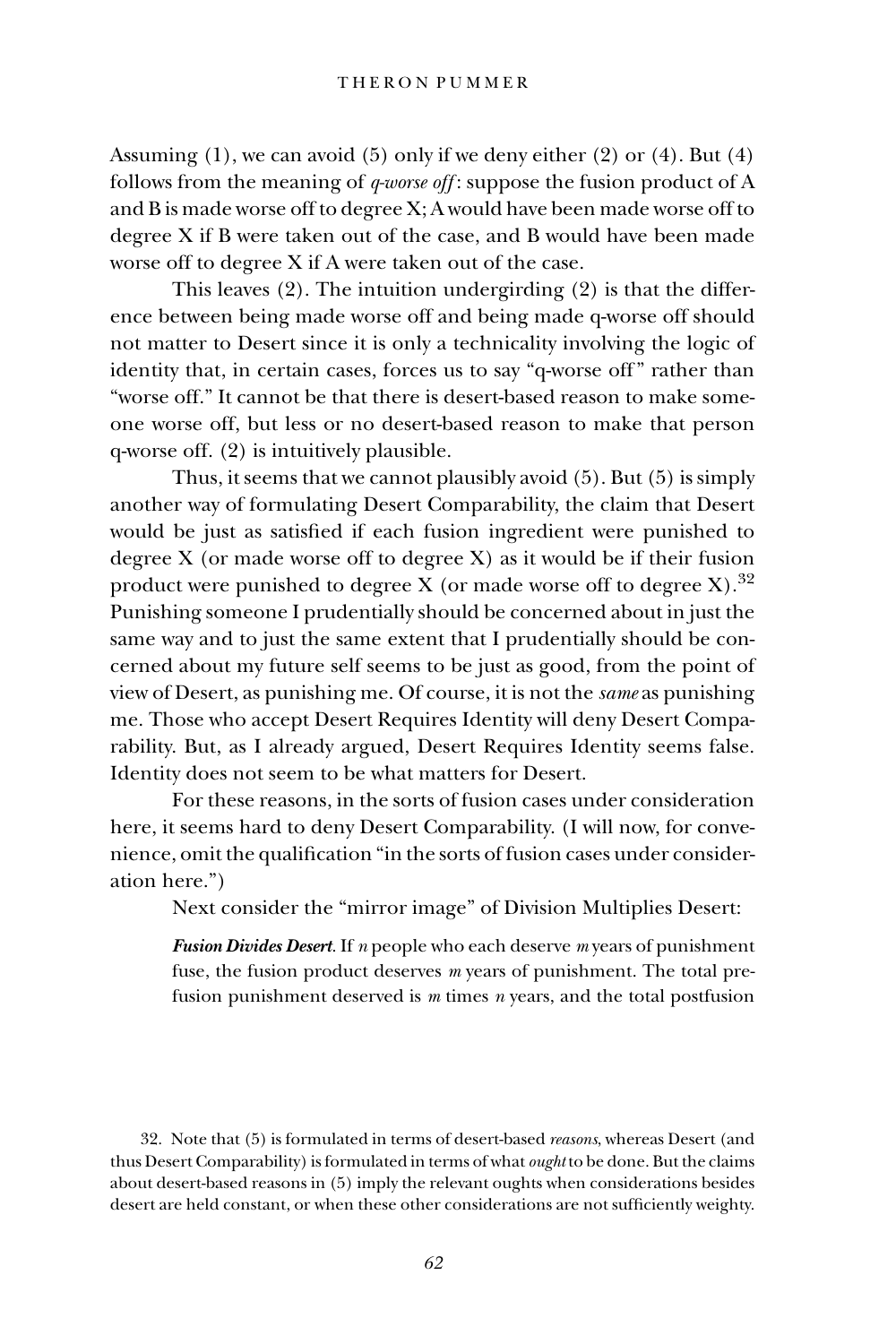punishment deserved is  $m$  times  $n$  years divided by  $n$ —or just  $m$  years. (Hence, fusion divides desert.)<sup>33</sup>

There is a simple and powerful argument for Fusion Divides Desert. According to Desert Comparability, giving the fusion product  $m$  years of punishment is as good, from the point of view of Desert, as giving each of these *n* fusion ingredients  $m$  years of punishment. That is, giving the fusion product m years of punishment is desert comparable to giving each of these  $n$  fusion ingredients  $m$  years of punishment. If so, giving the fusion product more than  $m$  years would seem to be desert comparable to overpunishing the fusion ingredients, and giving the fusion product fewer than m years would seem to be desert comparable to underpunishing the fusion ingredients.34

33. An immediate worry one might have about Fusion Divides Desert is analogous to the worry about Division Multiplies Desert shared by those who believe in the Fault Restriction. Suppose there are one thousand murderers (who each have repented and are now virtuous) and that they each deserve twenty years of punishment. They form into puddles and fuse into one. According to Fusion Divides Desert, this one person deserves only twenty years. That is, the total amount of punishment deserved has decreased dramatically (divided by one thousand) just in virtue of an accident—not in virtue of any change in fault. Some might take this to be a good enough reason to reject Fusion Divides Desert. They might accept the

Fault Restriction\*. There cannot be less deserved punishment if there is no decrease in fault.

However, just as one might defensibly claim that the Fault Restriction seems plausible in nondivision cases but not in division cases, one might defensibly claim that the Fault Restriction\* seems plausible in nonfusion cases but not in fusion cases.

34. Furthermore, notice that if we accept Division Multiplies Desert, we might be forced to also accept Fusion Divides Desert. Why? Consider

Killer's Division and Fusion. Suppose I deserve twenty years of punishment for killing an innocent old lady. I divide into Lefty and Righty. Seconds later, Lefty and Righty fuse. Call the product of their fusion Feron. (I will here leave it open whether or not I am identical to Feron.) According to Division Multiplies Desert, Lefty and Righty each deserve twenty years of punishment. But it seems implau-

sible that Feron would deserve anything other than twenty years of punishment. Unless we can capture the claim that Feron deserves twenty years of punishment without appealing to Fusion Divides Desert, it seems implausible to accept Division Multiplies Desert without also accepting Fusion Divides Desert.

Moreover, a modified version of Killer's Division and Fusion provides further evidence against Desert Requires Identity. Suppose I have killed no one, and that Lefty and Righty each commit a murder during the few seconds they exist, before they fuse together into Feron. According to Desert Requires Identity, Feron cannot deserve punishment for what Lefty and Righty did, since he is identical to neither. But this seems implausible.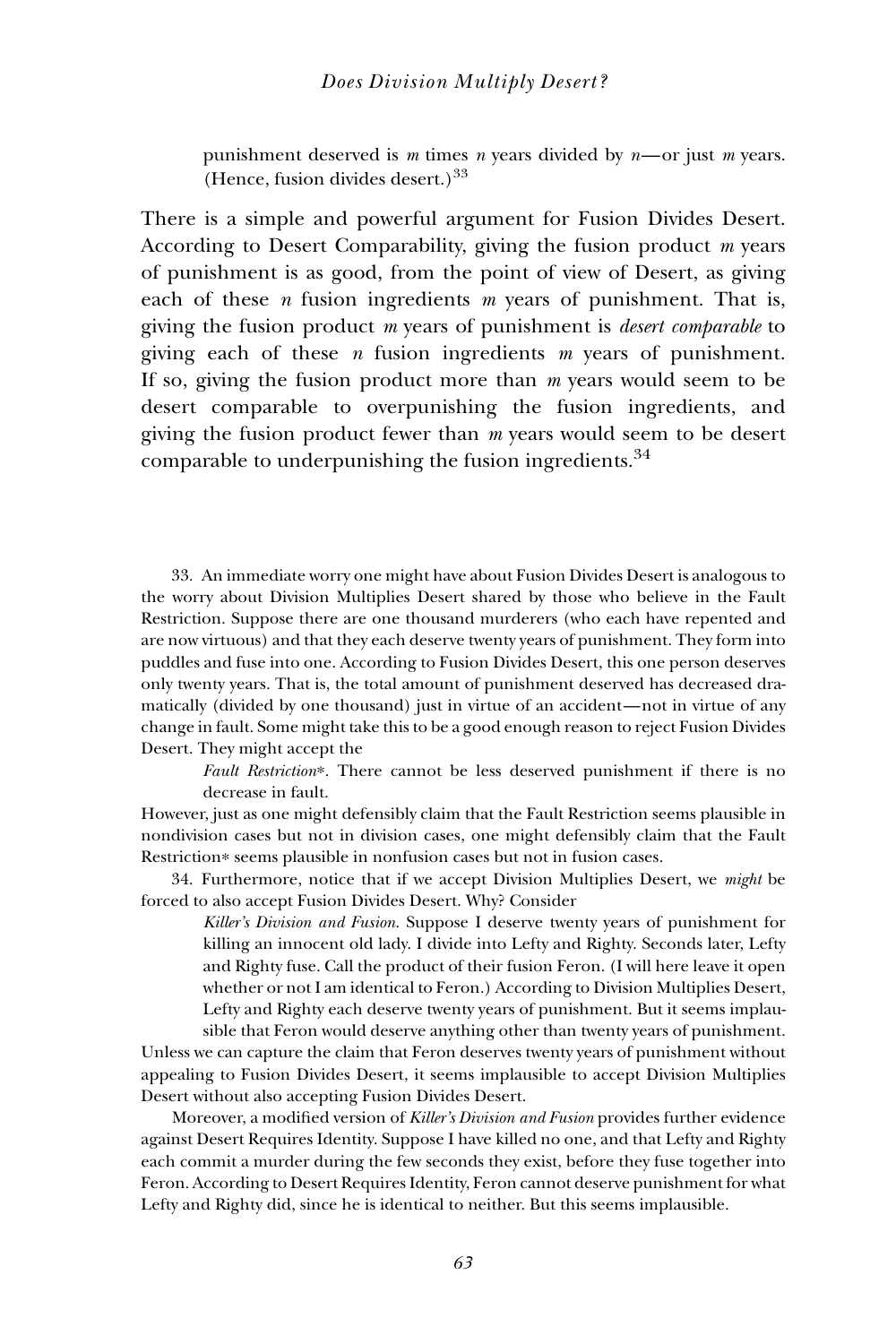#### 6. A Problem for Division Multiplies Desert

The problem, or puzzle, will not be apparent for several paragraphs. It takes some time to set it up. First, consider the fusion of an innocent person and a fully culpable murderer.

Angela the Murderer. Remember Angela and Barbara, but now suppose that, on New Year's Eve 2999, Angela committed murder and Barbara did not. Instead, Barbara innocently observed a pretty sunset. Barbara deserves zero years of punishment, whereas Angela deserves twenty years. Then, on New Year's Day 3000, they fused into Carol.

What to do in tragic cases like this one, where an innocent person and a murderer fuse? On the one hand, we do not want the murderer to, well, get away with murder, and on the other hand, we do not want to do what is desert comparable to punishing the innocent person.

A reasonable response to Angela the Murderer is that it is, as it stands, underdescribed. Whether or not we should punish Carol, and how much, seems to depend on the details of how Angela and Barbara fused. After all, this new case is importantly different from Angela and Barbara since in the latter the fusion ingredients are qualitatively identical. But in Angela the Murderer the fusion ingredients are qualitatively different, owing to the fact that one but not the other committed murder—how, then, do these qualitatively different entities come together in fusion?

In particular, we might think it matters whether Carol has Angela's memory of committing murder, or instead has Barbara's memory of innocently observing a pretty sunset (that is, the memory of not committing murder).<sup>35</sup> We might also think it matters whether Carol *identifies with* Angela's act of murder, where this involves Carol embracing this act as her own, as an act that would intelligibly result from her central beliefs, desires, intentions, and personality traits.<sup>36</sup> In order to fill in such important details, I will add the following:

Addendum to Angela the Murderer. Not long after Angela committed murder and Barbara observed a sunset, but before they fused, Barbara's mental life was altered, using a HypnoRay3000, to make it phenomenologically indistinguishable from Angela's mental life. Thus Barbara now has mem-

<sup>35.</sup> Or, if memory presupposes personal identity, we can instead say that Carol has the quasi-memory of Angela's act of murder.

<sup>36.</sup> See Schechtman 1996 and D. Shoemaker 2009, 220–28. The relation "person P identifies with action A" is not always one-to-one. In Killer's Division, for example, Lefty and Righty would both identify with, or own, my act of killing the innocent old lady.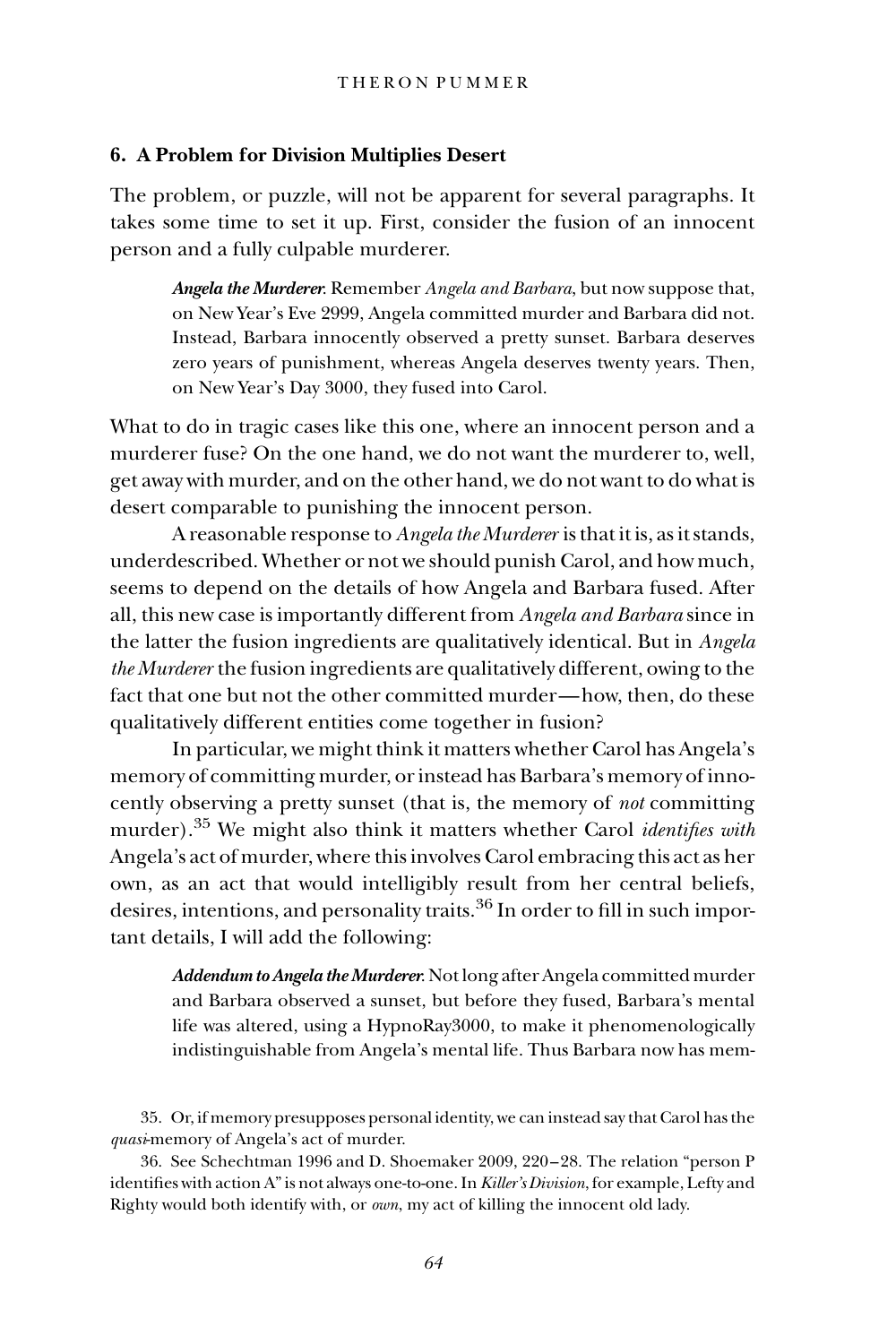ories of and attitudes about Angela's act of murder that are phenomenologically just like Angela's; of course, these newly acquired memories of Barbara's are *false* memories. This alteration did not need to be very extensive, given that Angela and Barbara were qualitatively identical prior to their different behaviors on New Year's Eve. Angela deserves twenty years of punishment. Barbara deserves zero years of punishment. As before, they will fuse into Carol on New Year's Day.

Some people might object, claiming that Barbara deserves more than zero years of punishment, in virtue of what her mental life is now like (it is now phenomenologically just like Angela's). But I find this view hard to accept. The reason I find this view hard to accept is not that Barbara is not identical to Angela, the wrongdoer; recall that there are powerful reasons for rejecting Desert Requires Identity. Rather, the reason I find it hard to accept is that Barbara's current mental life, though phenomenologically just like Angela's, does not have the appropriate sort of *cause*. Barbara's current mental life is phenomenologically just like a murderer's because of a HypnoRay3000 alteration. That is not the appropriate sort of cause to ground desert. Angela's current mental life is phenomenologically just like a murderer's because she committed murder. That is the appropriate sort of cause to ground desert. In Killer's Division, Lefty's mental life is phenomenologically just like a murderer's because he is the continuer of someone who committed murder. That too is the appropriate sort of cause. These claims are plausible.

The view that Barbara deserves any more than zero years of punishment thus seems implausible. At the very least we should agree that, due to the fact that a particularly important sort of cause is missing in the case of Barbara that is present in the case of Angela, Barbara deserves significantly less than twenty years of punishment. That is, we should at least agree that Angela the Murderer, with the Addendum, is a fusion case in which the fusion ingredients deserve significantly different punishments.

It is hard to say what to do in tragic cases like Angela the Murderer. I suspect that we can, however, make some progress by stepping back and thinking about overpunishing and underpunishing in cases that involve neither fusion nor division. Consider

Differentially Deserving. There are  $n$  people who each deserve twenty years of punishment and one person who deserves only fifteen years of punishment. For some reason, we cannot give everyone exactly what they deserve. We have to either punish no one at all, or else give everyone the same amount of punishment, X, where X is between twenty years of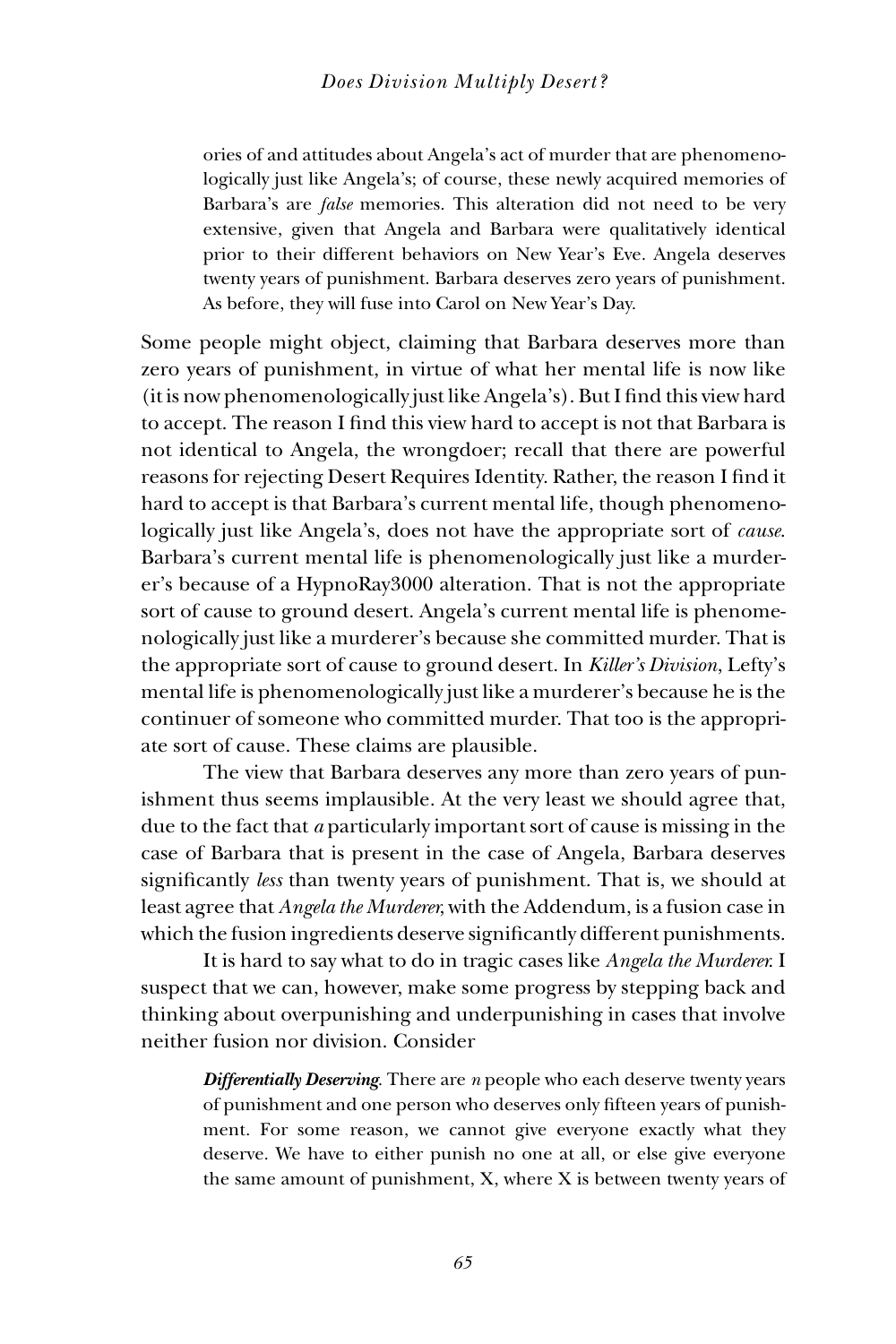punishment and fifteen years of punishment. We are again setting aside benefits that might come from punishing.

First, suppose that  $n = 1$ . (Later I will return to cases where *n* is greater than 1.)

There are different views we could take about what X should be in cases like Differentially Deserving. We could accept

Average Punishment. Since the reasons for giving each person a fitting punishment are equally strong, in cases where we must give each the same punishment, we should give each the average of what they deserve.

Average Punishment would imply that, in Differentially Deserving, assuming  $n = 1$ , X should be 17.5. Setting X higher than 17.5 would reflect the belief that there are stronger reasons to give the person who deserves twenty years a fitting punishment (that is, the punishment he or she deserves), and setting X lower than 17.5 would reflect the belief that there are stronger reasons to give the person who deserves fifteen years a fitting punishment. But since, on this view, there are equally strong reasons to give each a fitting punishment, X should be 17.5. Alternatively, we could accept

Weighted Average Punishment. Since the reasons for giving those who deserve less (or no) punishment a fitting punishment are stronger than the reasons for giving those who deserve more punishment a fitting punishment, in cases where we must give each the same punishment, we should give each a weighted average of what they deserve. In determining the average, greater weight is placed on what those who deserve less punishment deserve.

Weighted Average Punishment would imply that, in Differentially Deserving, assuming  $n = 1$ , X should be less than 17.5. How much less than 17.5? That depends on how much extra weight is placed on giving the less deserving of punishment (or the innocent) what they deserve. For example, some might accept something like Blackstone's Formula that "it is better that ten guilty persons escape than that one innocent suffer" (Blackstone 1915 [1765], 523). It is possible to claim that we should give absolute weight to giving the less deserving of punishment (or the innocent) what they deserve. That is, we could accept

Least Punishment. Since the reasons for giving those who deserve less (or no) punishment a fitting punishment are absolutely stronger than the reasons for giving those who deserve more punishment a fitting punish-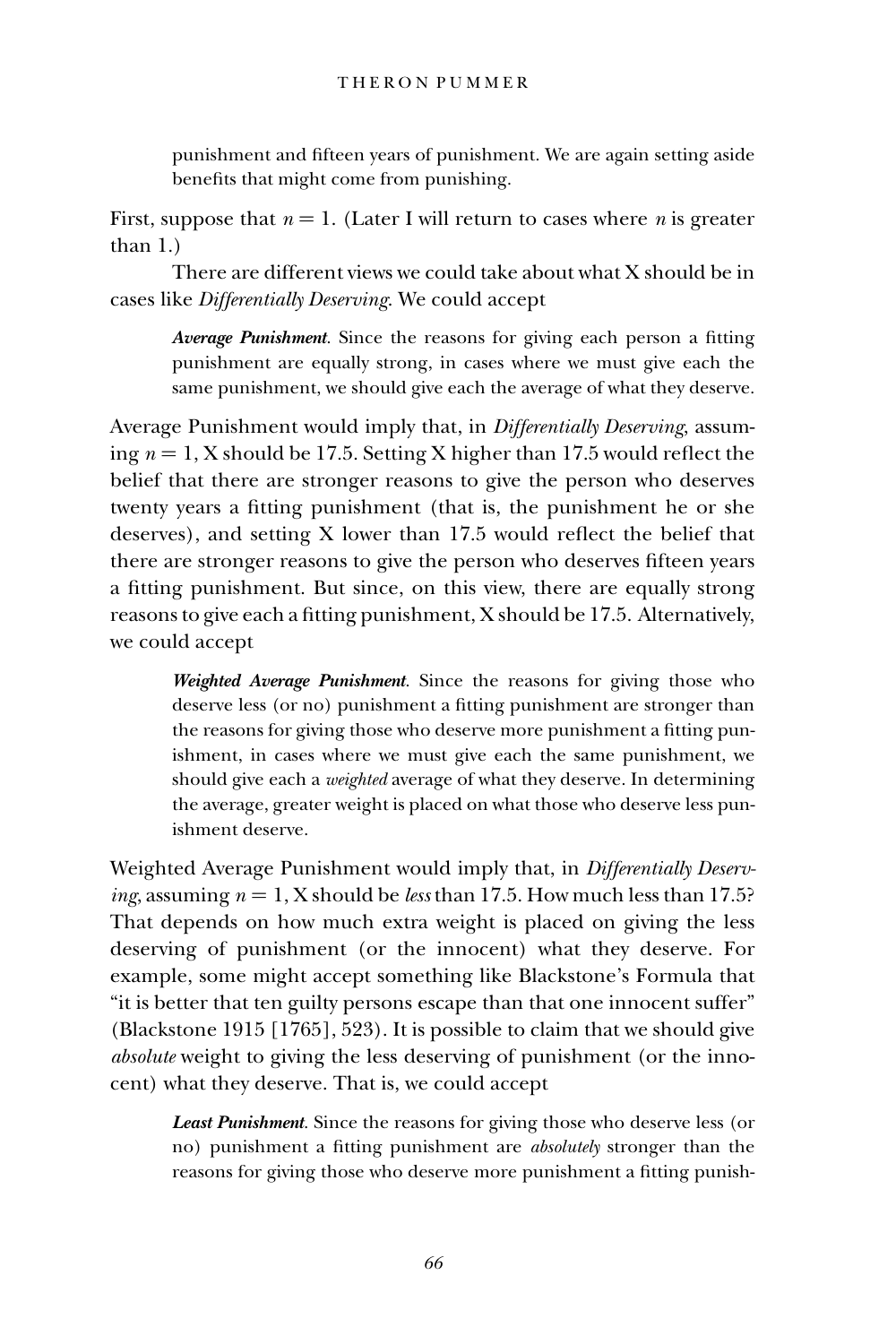ment, in cases where we must give each the same punishment, we should give each what the person deserving of the least punishment deserves.

Least Punishment would imply that, in Differentially Deserving, assuming  $n = 1$ , X should be 15. This view seems implausibly extreme. Moreover, independently of how intuitively plausible or implausible Least Punishment is, if defenders of Desert accepted it, their view would imply that it would virtually always be too risky to justifiably engage in punishment. This is because, whenever any punishment is carried out, there is virtually always some nonzero risk of giving someone more punishment than they deserve. But I assume that defenders of Desert do think—or at least would like it to be the case—that their view implies that in many cases it is not too risky to engage in punishment. For this reason, and because Least Punishment is implausibly extreme, I assume that defenders of Desert would wisely reject it.

In cases like *Differentially Deserving*, where  $n = 1$ , it seems defenders of Desert must choose between Average Punishment and Weighted Average Punishment.

So far, we have only been considering versions of Differentially Deserving in which  $n = 1$ . We can now ask what should happen as *n* increases. Both Average Punishment and Weighted Average Punishment imply that as n increases, X should increase. We might accept Average Punishment or Weighted Average Punishment in cases where  $n = 1$ , but deny these views in some cases where  $n$  is greater than 1. I will not explore all the possible views here. A rather modest view, which it seems defenders of Desert must accept, is:

**Numbers Matter.** There is some number  $n$  such that X should be greater than what X should be if instead  $n$  were 1.

If defenders of Desert denied this, they would be claiming that, in cases where,

(1) we must give an arbitrarily large number of people who each deserve twenty years of punishment and one person who deserves fifteen years of punishment the same amount of punishment,

we should assign the same punishment, that is, the same size for X, as in cases where,

(2) we must give one person who deserves twenty years of punishment and one person who deserves fifteen years of punishment the same amount of punishment.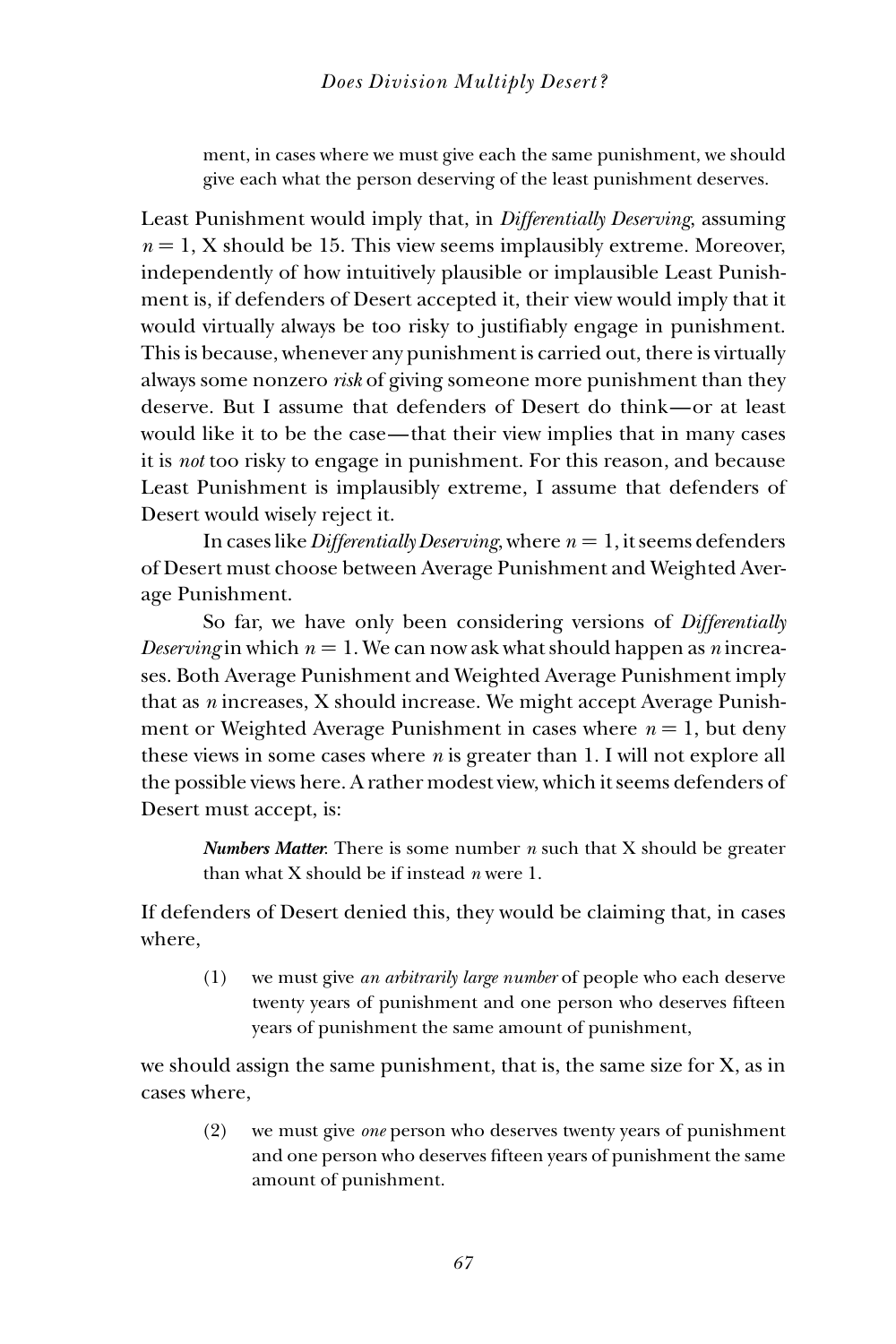But it seems hard to believe that if we accept Desert, X should be the same size in both (1)-cases and in (2)-cases. This would seem not to give due weight, or any weight, to the reasons for giving the extra people in (1) cases who deserve more punishment their fitting punishments (twenty years). Since these are reasons that I believe defenders of Desert must claim exist, I believe that they cannot plausibly deny Numbers Matter. This concludes my discussion of overpunishing and underpunishing in cases that do not involve fusion or division.

Recall that, according to Desert Comparability, punishing a fusion product is, from the point of view of Desert, tantamount to punishing each of the fusion ingredients. With this in mind, consider two analogues of two claims mentioned above:

Average Punishment FUSION. The product of fusion deserves the amount of punishment that is the average of the amounts of punishment deserved by each of the fusion ingredients.

Weighted Average Punishment  $_{\text{FUSION}}$ . The product of fusion deserves the amount of punishment that is the weighted average of the amounts of punishment deserved by each of the fusion ingredients. In determining the average, greater weight is placed on what those fusion ingredients who deserve less punishment deserve.

Next recall that Average Punishment, Weighted Average Punishment, and Numbers Matter apply to cases where we must either give each person the same punishment or give each no punishment at all. In fusion cases, we must do what is desert comparable to giving each of the fusion ingredients the same punishment or else giving each no punishment at all. $37$ Desert Comparability thus implies that fusion cases are, in certain relevant ways, like cases where we must give each person the same punishment. Indeed, it seems that:

37. As already seen in the brief discussion of Fusion Divides Desert, this is why (again, at least in the relevant sorts of fusion cases) it would be implausible to *add up* the punishments of the fusion ingredients, in determining how much the fusion product ought to be punished. Below I discuss Ordinary Fusion, a case in which Angela deserves twenty years of punishment, Barbara deserves fifteen years of punishment, and they fuse into Carol (after the relevant HypnoRay3000 alteration of Barbara's mental life). It would be implausible to claim that Carol ought to receive thirty-five years of punishment. This is because giving Carol thirty-five years of punishment would be desert comparable to both giving Angela thirty-five years of punishment and giving Barbara thirty-five years of punishment, which would be significantly overpunishing each of them.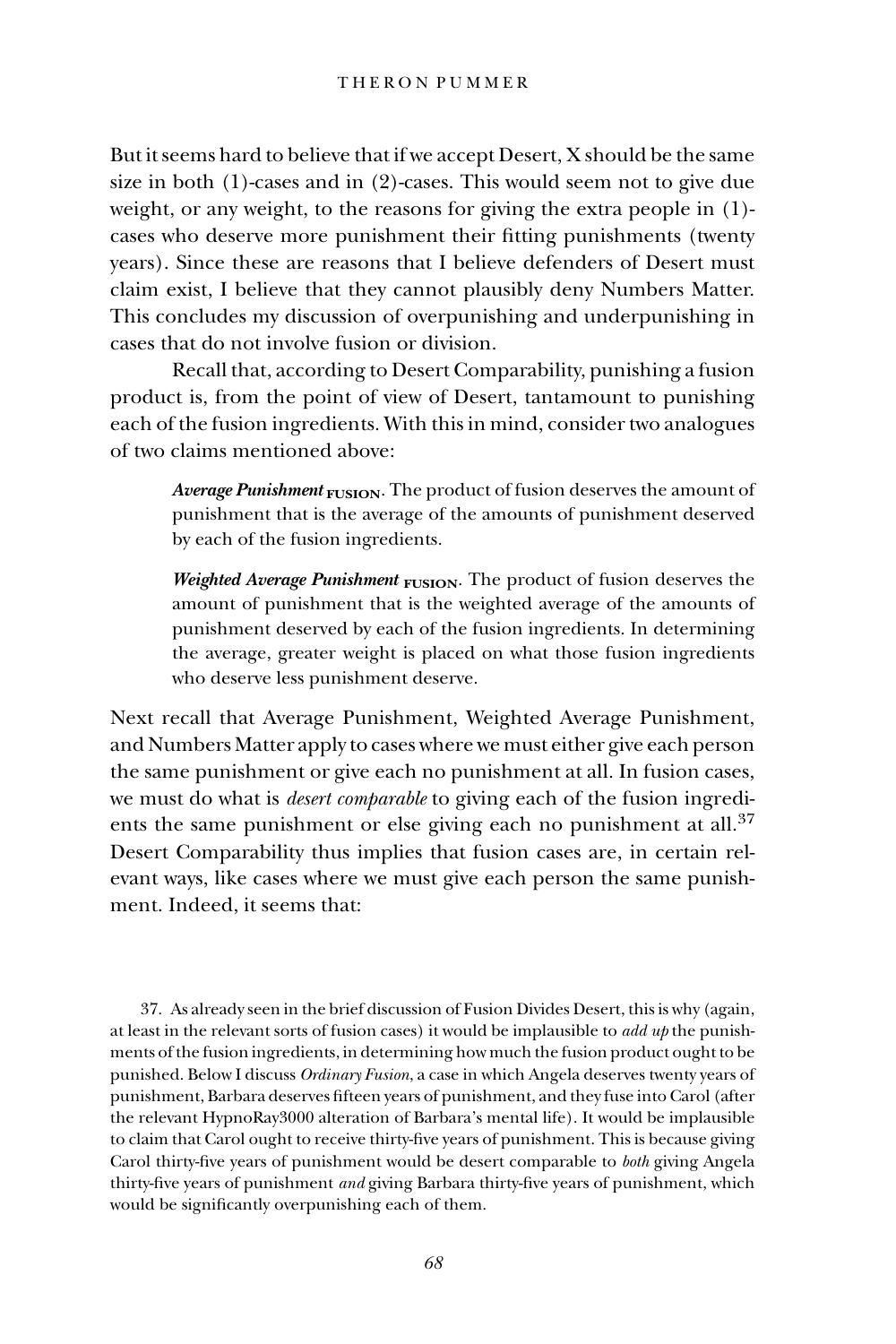- . Average Punishment and Desert Comparability together imply Average Punishment FUSION.
- . Weighted Average Punishment and Desert Comparability together imply Weighted Average Punishment FUSION.
- . Numbers Matter and Desert Comparability together imply Numbers Matter FUSION (illustrated below).

Suppose that one million murderers, who each deserve twenty years of punishment, fused with one murderer who deserves fifteen years of punishment. Assuming Desert, it seems implausible that the product of this fusion deserves only fifteen years of punishment. Even 17.5 years would seem too lenient. Further, let

 $P_1$  = the product of the fusion of one murderer who deserves twenty years of punishment and one murderer who deserves fifteen years of punishment,

and let

 $P_2$  = the product of the fusion of *n* murderers who each deserve twenty years of punishment and one murderer who deserves fifteen years of punishment.

It seems quite hard to deny the following modest claim about  $P_1$  and  $P_2$ :

Numbers Matter FUSION. There is some finite number *n* such that  $P_2$ deserves more punishment than  $P_1$ . (I will assume that *n* is sufficiently large if it is at least one million.)

I believe we are now finally in a position to see that Division Multiplies Desert faces a potentially serious problem.

In Angela the Murderer, Angela deserves twenty years of punishment. But now suppose that Barbara was also a murderer and that she deserves fifteen years of punishment. Barbara's act of murder is deserving of less punishment than Angela's, we can suppose, because whereas Angela's murder was premeditated, Barbara's was more spur-of-the-moment. Also suppose, as we did in the Addendum, that Barbara's mental life was altered using a HypnoRay3000 to make it phenomenologically indistinguishable from Angela's mental life. Thus Barbara now has memories of, and attitudes about, Angela's act of premeditated murder that are phenomenologically just like Angela's; of course, these newly acquired memories of Barbara's are false memories—she now falsely remembers planning out the murder and embraces this premeditation as her own.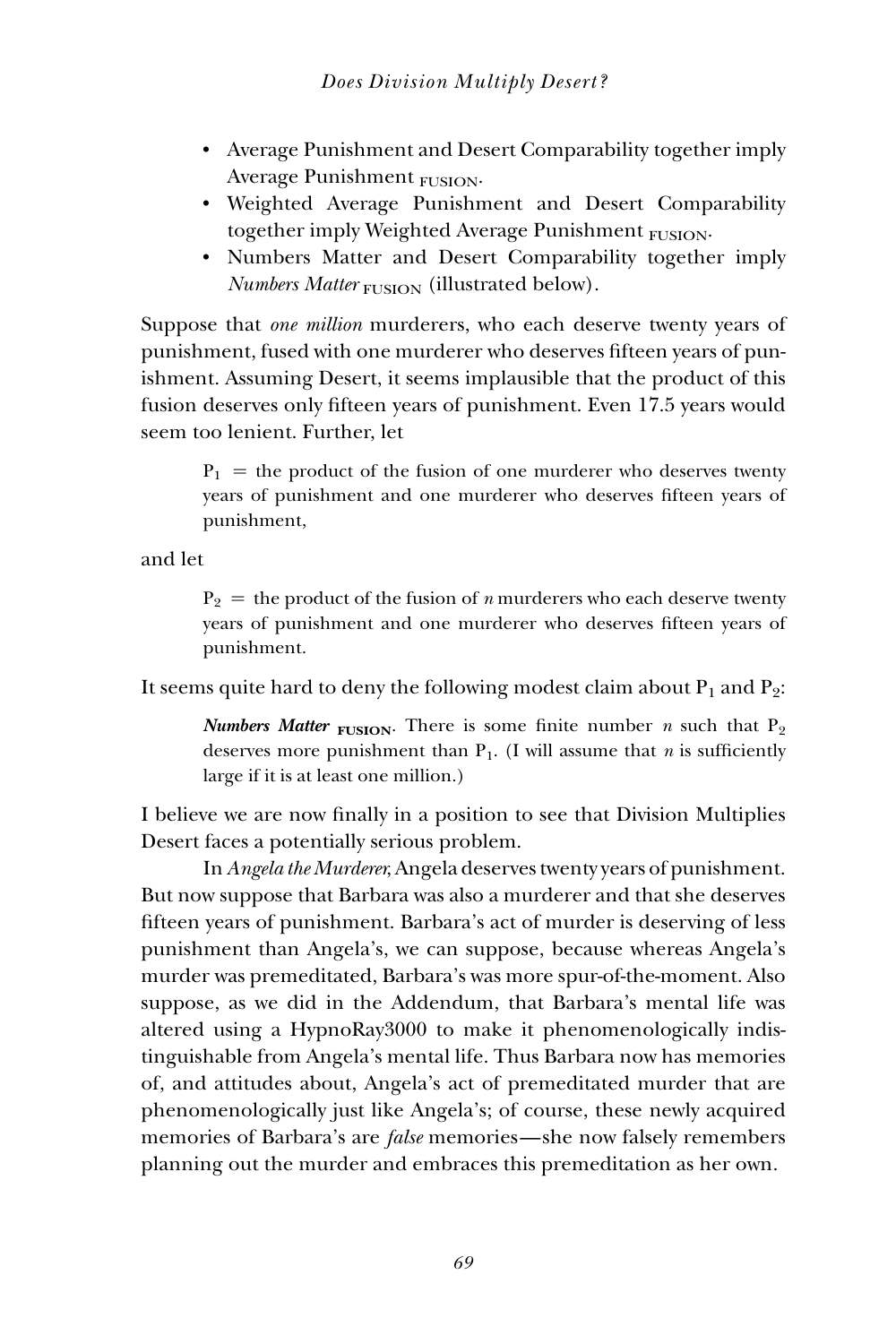Even though Barbara's mental life is now phenomenologically just like Angela's, there is again a relevant causal difference. Barbara's mental life is *partly* appropriately caused, as she has the memory that she committed murder because she committed murder. But her mental life is also partly not appropriately caused, as she has the memory that she committed murder with premeditation because of a HypnoRay3000 alteration. Angela's current mental life, by contrast, is wholly appropriately caused. She has the memory that she committed murder with premeditation because she committed murder with premeditation.

For these reasons, it is plausible that, whereas Angela deserves twenty years of punishment, Barbara deserves only fifteen years of punishment. At the very least, we should agree that Barbara deserves significantly less than twenty years of punishment.

Now compare Ordinary Fusion with First Angela Divides:

#### Ordinary Fusion



First Angela Divides



In *Ordinary Fusion*, Angela and Barbara fuse. The resulting person is Carol. In First Angela Divides, Angela divides into one million persons. (Diagram is not to scale.) Seconds later, these one million persons, and Barbara, fuse. The resulting person is Dorothy.

According to Division Multiplies Desert, each of the one million products of Angela's division deserves twenty years of punishment. But then, according to Numbers Matter FUSION, Dorothy deserves more punishment than Carol. But this seems implausible.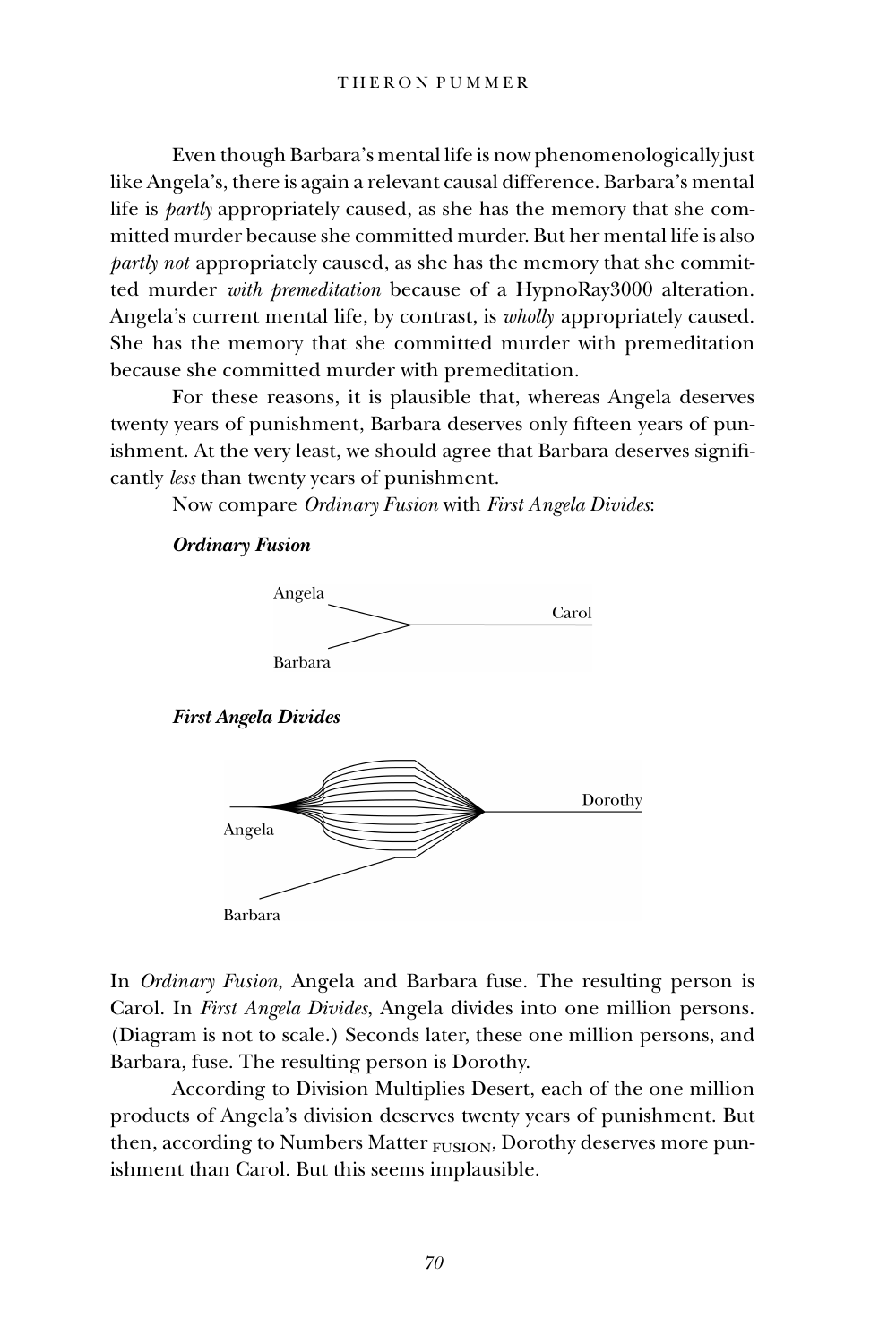If Angela's division resulted in an increase in fault, by creating many more people who are vicious or who fail to repent, then it would not be as implausible to claim that Dorothy deserves more punishment than Carol. But here, as before, we are restricting our focus to cases of faultless division. Given this, it seems implausible that Dorothy deserves more punishment than Carol. Division per se cannot make this kind of difference. The following case reveals further evidence that Carol and Dorothy deserve the same amount of punishment:

# First Angela Divides and Fuses



In First Angela Divides and Fuses, Angela divides into one million persons, which, seconds later, fuse. Call the product of this fusion Elizabeth. Then, seconds after that, Elizabeth fuses with Barbara. Call the product of this final fusion Frances.

Since Elizabeth should deserve the same amount of punishment as Angela,<sup>38</sup> Carol and Frances should deserve the same amount of punishment. (Because Carol is the product of the fusion of Barbara and Angela, and Frances is the product of the fusion of Barbara and someone—Elizabeth—who deserves just as much punishment as Angela.) Moreover, it seems plausible that Frances and Dorothy should deserve the same amount of punishment. After all, it does not seem to matter, morally, whether Barbara fuses with the products of Angela's division while they are fusing or *after* they have fused into Elizabeth. This, in turn, provides further support for the claim that Carol and Dorothy deserve the same amount of punishment. (Because Carol and Frances deserve the same amount of punishment.)

To avoid the implausible implication that Dorothy deserves more punishment than Carol, we must deny either Numbers Matter FUSION or Division Multiplies Desert. Numbers Matter  $_{\text{FUSION}}$ , I claimed, is hard to

<sup>38.</sup> Recall Killer's Division and Fusion, presented in note 34.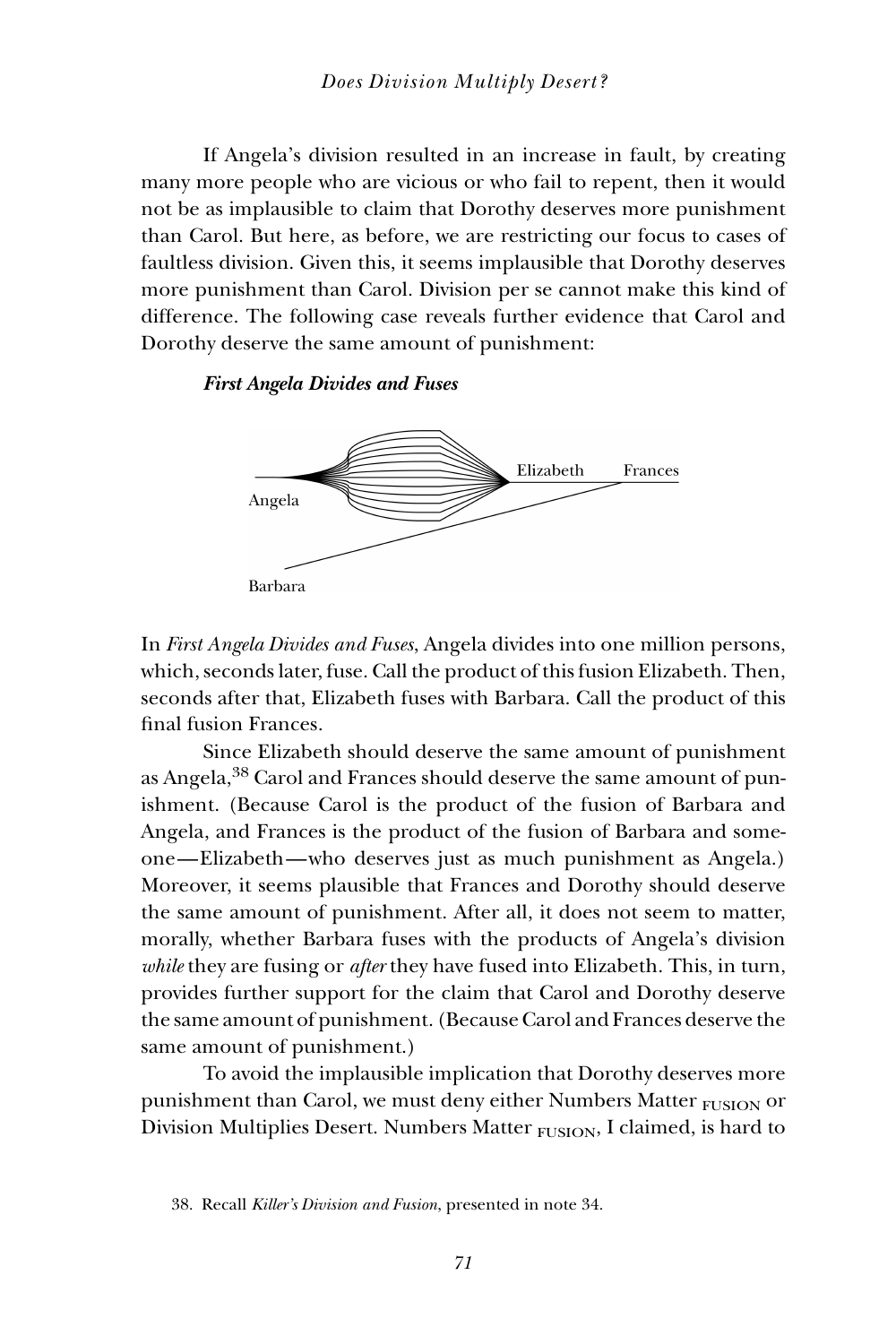deny if we accept Desert. This is because Numbers Matter is hard to deny if we accept Desert, and Numbers Matter and Desert Comparability together imply Numbers Matter FUSION. We can now state the

Fusion Problem. We must deny either

- (i) Dorothy deserves no more punishment than Carol; or,
- (ii) Numbers Matter  $_{\text{FUSION}}$ ; or,
- (iii) Division Multiplies Desert

Here are two possible solutions to the problem.

The first possible solution is that, while Numbers Matter  $_{\text{FUSION}}$  is plausible in less exotic cases of fusion in which the one million persons who each deserve twenty years of punishment did not result from division, it is implausible in cases like First Angela Divides. However, this solution seems implausible  $if$  it is true—as is implied by Division Multiplies Desert—that each of the products of Angela's division really does deserve twenty years of punishment and that there is as much reason to punish each of them as there is to punish Angela. To avoid letting these many division products off too easy, we have to punish Dorothy more. Analogously, it would be implausible to deny Numbers Matter in versions of Differentially Deserving in which the large number  $n$  of persons who deserve more punishment are each products of the division of a single person who deserves more punishment.

The second possible solution is that, while Division Multiplies Desert is plausible in less exotic cases in which division is not followed seconds later by fusion, it is implausible in cases like First Angela Divides (in which division is followed seconds later by fusion). This solution implies that how much punishment is deserved by the products of Angela's division depends on whether they will later fuse. But suppose we had the power to cram the equivalent of twenty years of punishment into a short span of time, such that we could punish the products of Angela's division in First Angela Divides before they fuse. And suppose it is important that we carry out punishment within this critical window (perhaps because we will very soon lose the ability to punish at all). According to the second solution, we ought to punish the products of Angela's division if we knew they would not later fuse, but we ought not to punish the products of Angela's division in First Angela Divides (or we ought to punish them, but to a considerably lesser extent). This is quite implausible.

It is very puzzling that Dorothy should deserve any more punishment than Carol. But Division Multiplies Desert implies that, in First Angela Divides, each of Angela's division products deserves just as much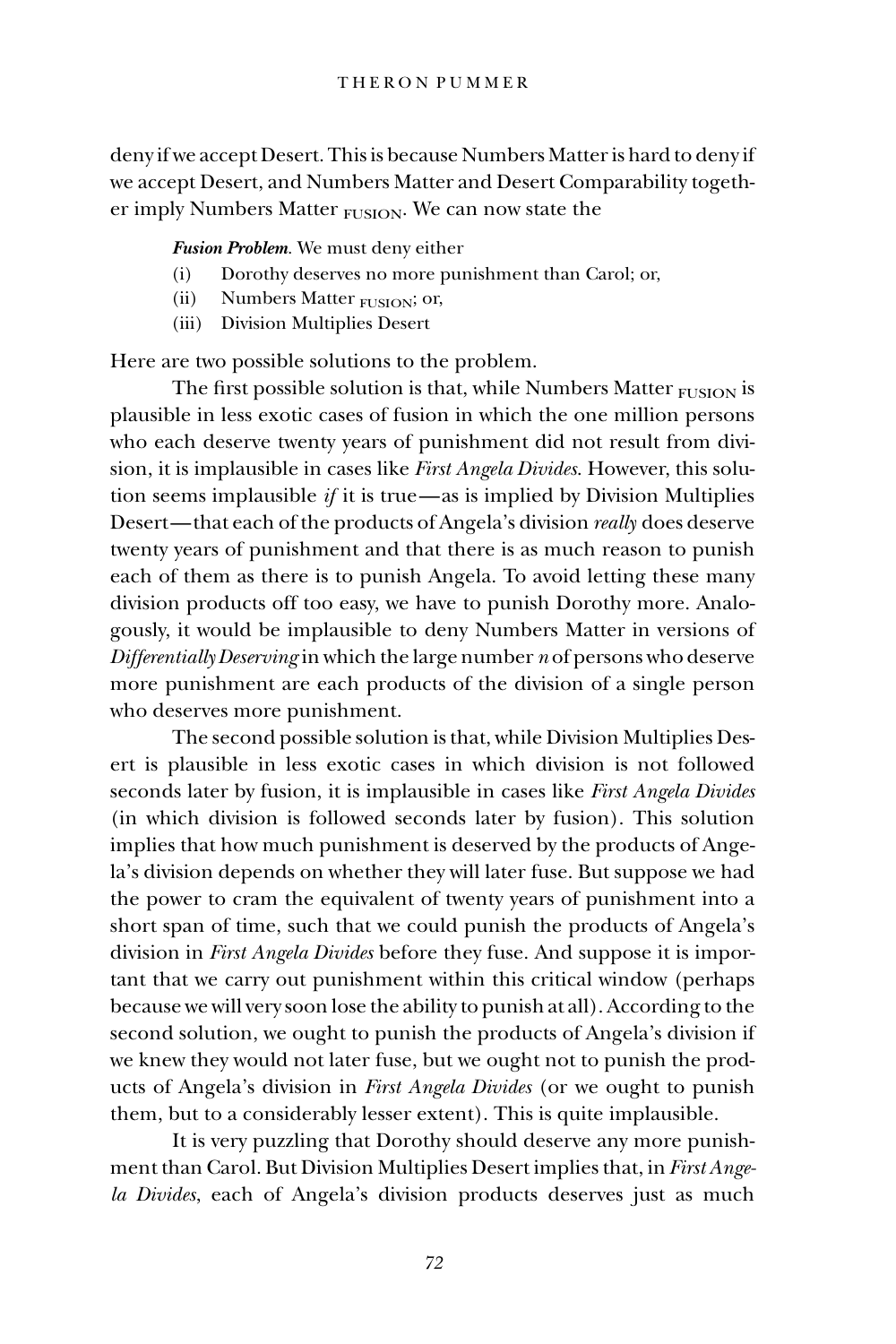punishment as she does. This generates a reason to do what is desert comparable to punishing each of these division products for twenty years. But this reason is absent in Ordinary Fusion. So, puzzlingly, we seem to have a reason to punish Dorothy more than Carol. There does not appear to be a non-implausible solution to the Fusion Problem: to avoid a contradiction, we must deny (i), (ii), or (iii). Denying (i) seems implausible, and it seems hard to deny (ii), at least if we accept Desert. We could instead deny (iii), Division Multiplies Desert. But as explained earlier, denying Division Multiplies Desert would require either denying Desert or denying Irrelevance of Others. But, as was pointed out in section 3, it seems implausible to deny Irrelevance of Others.

# 7. Rethinking Desert?

We began with Killer. Many believe that, at least in that case, I ought to be punished for what I did. Then we considered Killer's Division and the Multiplication Argument. The Multiplication Argument supports the following conclusion: three beliefs about desert are inconsistent. These beliefs are Desert, Irrelevance of Others, and Irrelevance of Division. If we do not imagine the right kinds of cases, or do not reflect carefully about them, we will not notice that these three beliefs are inconsistent. But, as my argument showed, they are inconsistent. We might have thought that we can defensibly deny Irrelevance of Division, while maintaining Desert and Irrelevance of Others. However, Desert and Irrelevance of Others entail Division Multiplies Desert. If we find the Fault Restriction plausible, we will resist Division Multiplies Desert, and we will perhaps find it repugnant that indefinite division would multiply desert indefinitely. But, I claimed, it seems that the Fault Restriction can be defensibly denied. However, if we accept Division Multiplies Desert, we might face serious problems in the context of personal fusion. In particular, if we accept Division Multiplies Desert, then we will have to implausibly deny either (i) or (ii) in the Fusion Problem.

I have done more, in this essay, than raise difficult questions about how to work out the implications of Desert in division and fusion cases. I might have done no more than this if, for example, the only puzzle raised here was about how or whether we ought to punish the fusion products of differentially deserving fusion ingredients. But I believe that, in addition to raising difficult questions about how to work out the implications of Desert, I have given us some reason to rethink Desert itself.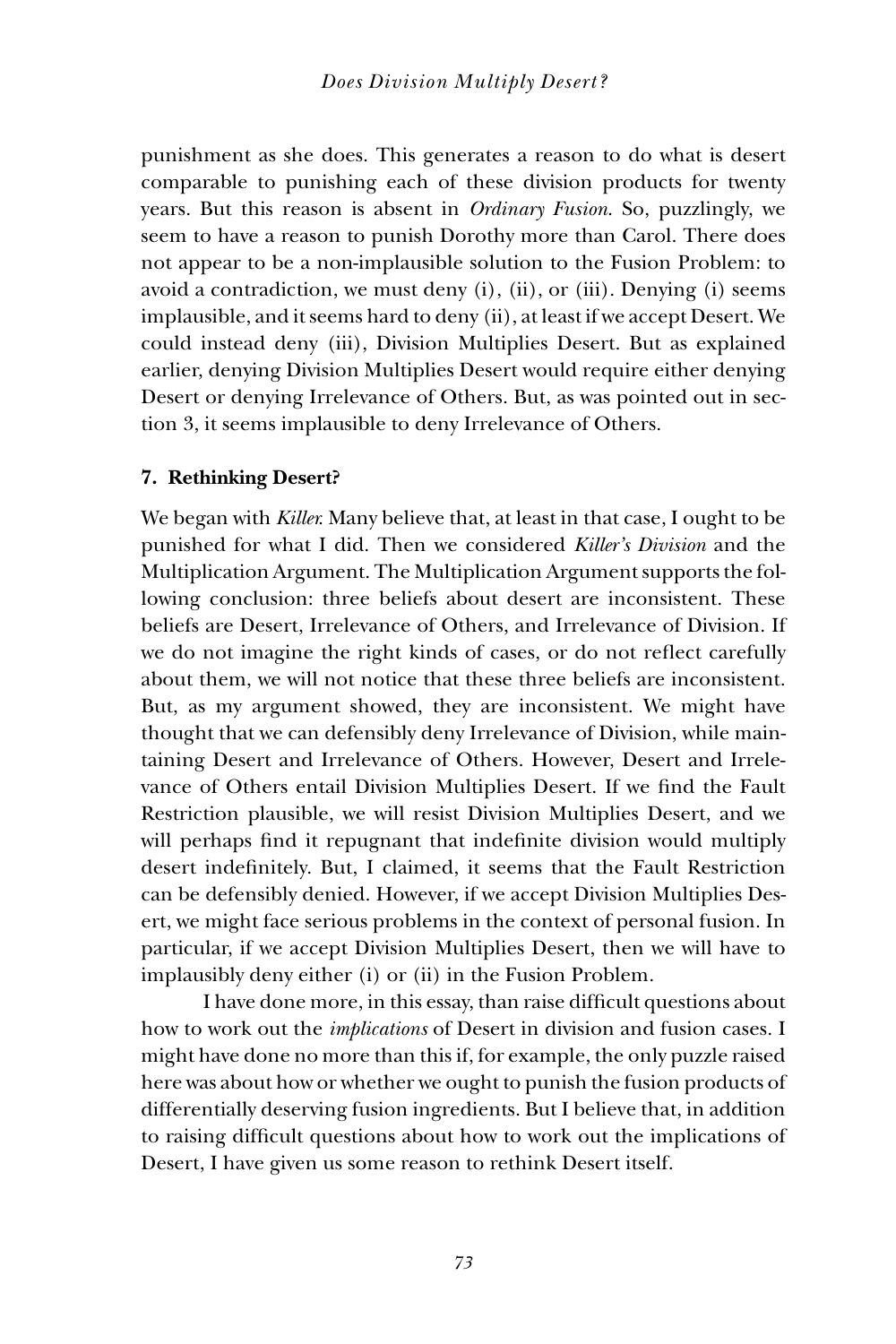I have shown that, to maintain Desert, we have to deny either Irrelevance of Others, or (i) or (ii) in the Fusion Problem. Giving due weight to the independent plausibility of Irrelevance of Others and (i) and (ii) in the Fusion Problem yields at least some reason to rethink Desert. A *possible* conclusion to draw is that the division and fusion cases I have discussed here reveal the fact that we simply ought to deny Desert. It is not clear that this is the right conclusion to draw, but it does seem to be a mistake to claim that it is easily avoided, or avoided at no cost.

This conclusion could not plausibly be avoided, for example, by baldly stipulating that Desert does not apply to division and fusion cases. Such a restriction would itself violate Irrelevance of Others. Only Lefty Survives is a nondivision case. So Desert would imply that Lefty deserves punishment. But if Righty survived too, we would have a division case, and so Desert would no longer apply, and would thus not imply that either deserves punishment. That is implausible.

We could perhaps rethink and even deny Desert without giving up on other desert (lowercase "d") views, according to which people deserve to be punished independently of, or on top of, the benefits that may result from punishment (for example, through deterrence).<sup>39</sup> Recall that Desert specifically claims that, other things being equal, when people culpably do very wrong or bad acts, they deserve punishment in the sense that they ought to be made worse off simply in virtue of the fact that they culpably did wrong, even if they have repented, are now virtuous, and punishing them would benefit no one. Focusing on a specific view like Desert, rather than desert views in general, made it easier to investigate how some desert considerations might play out in division and fusion cases. But the truth is that the conceptual landscape of desert is complex.<sup>40</sup> And the intersection of desert and division and fusion cases may thus be exceedingly rich. This essay reveals, at most, the tip of the iceberg.

Finally, personal division and fusion cases might not be puzzling only for Desert and its kin, but also for a wide variety of normative views that are relevantly bound up with personal identity; for example, views about the debts that persons owe to others, views about the just distribution of benefits and harms across separate persons, and views about

<sup>39.</sup> I am thus not counting utilitarian accounts of punishment as bona fide desert views. See, for example, Smart 1961 and Arneson 2003.

<sup>40.</sup> Shelly Kagan's work is a testament to this fact (see Kagan 2012b).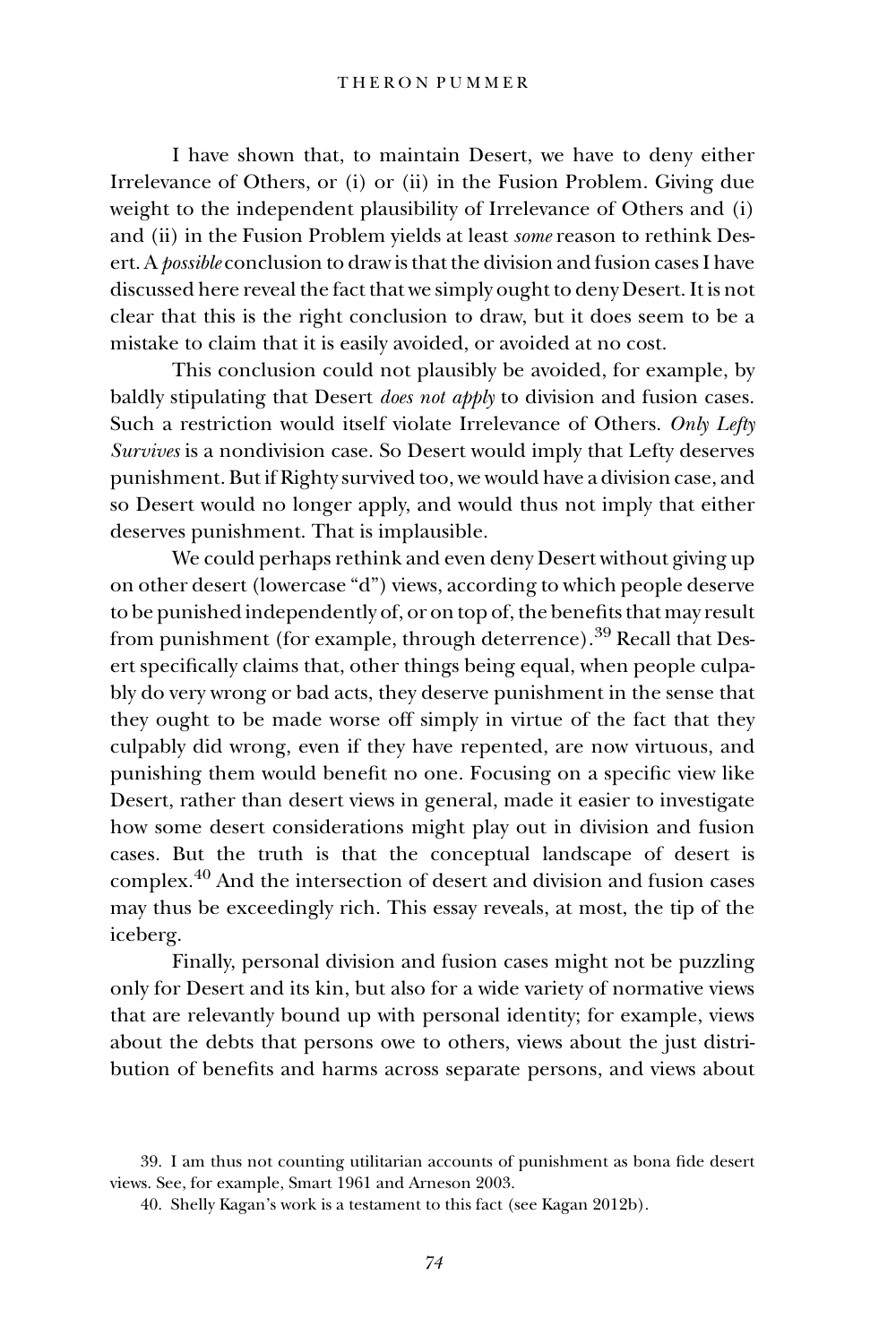special partial concern for oneself or one's intimates.<sup>41</sup> While I am somewhat skeptical that analogues of the division and fusion puzzles I have discussed here will threaten all such views in the way I think they might threaten Desert,  $42$  these remain early days. It is at least *possible* that carefully designed examples and arguments will reveal many views that share certain structural features with Desert to be implausible, or less plausible than they seemed prior to considering personal division and fusion.<sup>43</sup>

## References

- Arneson, Richard. 2003. "The Smart Theory of Moral Responsibility and Desert." In Desert and Justice, ed. Serena Olsaretti, 233–58. Oxford: Oxford University Press.
- Blackstone, William. 1915 [1765]. Blackstone's Commentaries. Abridged by William Sprague. 9th ed. Chicago: Callaghan and Company.
- Campbell, Tim. n.d. "Should Utilitarians Care about People?" Unpublished manuscript.
- Chisholm, Roderick. 1976. Person and Object: A Metaphysical Study. La Salle, IL: Open Court.

41. Jacob Ross (n.d.) and Tim Campbell (n.d.) have written excellent papers on the implications of fission and fusion cases for ethics. Ross's paper focuses on special concern, and Campbell's focuses on aggregation and the bearers of value. Their distinct and interesting puzzles are importantly structurally different from mine.

42. Perhaps, for instance, a "Divided Debt" view, according to which each of N division products would owe  $1/N$  of the debt that their debtor ancestor owes to some debtee, would not be implausible in the way that Divided Desert (from section 3) is implausible. After all, if matters of luck, like whether a debtee spontaneously decides to forgive a debtor's debt, or whether a third party spontaneously decides to incur a debtor's debt, can plausibly reduce a debtor's debt (and winning the lottery can make it very easy to repay debt), then perhaps "division-luck," including how many "division siblings" a product of a debtor's division happens to have, can likewise plausibly reduce the debt owed by each of the debtor's division products. By contrast, luck cannot plausibly affect how much punishment a person deserves to suffer. This difference may explain why Irrelevance of Others cannot plausibly be denied, while its debt analogue might reasonably be denied.

43. This essay has a companion piece (Pummer, n.d.) titled "Fission, Fusion, and the Ethics of Distribution." In it, I argue that fission and fusion cases put serious pressure on two widely held views in distributive justice, or the ethics of distribution: that it matters how well off people are relative to others, and that it is easier to justify balancing benefits and harms that occur within the life of a single person than it is to justify balancing benefits and harms that occur within the lives of separate persons. I tentatively conclude that if we cannot resolve certain puzzles raised by fission and fusion cases, we might have reason to rethink the normative significance of the separateness of persons, and (more radically) we might have reason to claim that, while it matters whether there are more or fewer benefits and harms, it does not ultimately matter who receives them.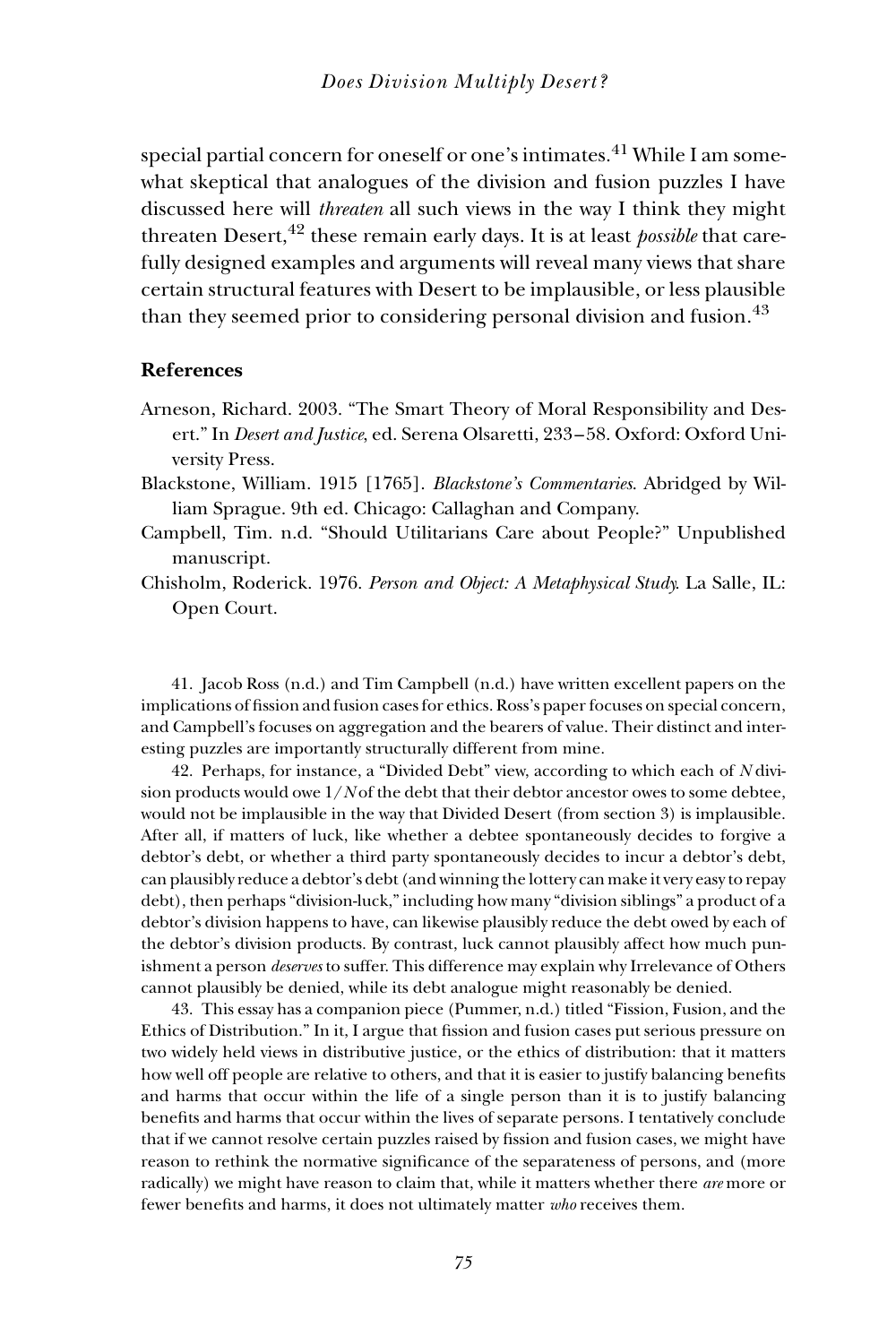- DeGrazia, David. 2005. Human Identity and Bioethics. Cambridge: Cambridge University Press.
- Johnston, Mark. 1989. "Fission and the Facts." Philosophical Perspectives 3: 369–97.
- Kagan, Shelly. 2012a. Death. New Haven: Yale University Press.

- . 2012b. The Geometry of Desert. New York: Oxford University Press.

- Lewis, David. 1976. "Survival and Identity." In The Identities of Persons, ed. Amélie Rorty, 17–40. Berkeley: University of California Press.
- Locke, John. 1975 [1694]. An Essay concerning Human Understanding, ed. Peter Nidditch. Oxford: Oxford University Press.
- McMahan, Jeff. 2002. The Ethics of Killing. New York: Oxford University Press.
- Merricks, Trenton. 1998. "There Are No Criteria of Identity Over Time." Noûs 32: 106–24.

Nozick, Robert. 1981. Philosophical Explanations. Cambridge, MA: Harvard University Press.

Olson, Eric. 1997. The Human Animal: Personal Identity without Psychology. Oxford: Oxford University Press.

Parfit, Derek. 1971. "Personal Identity." Philosophical Review 80: 3-27.

**-------** 1984. *Reasons and Persons*. Oxford: Oxford University Press.

———. 1986. "Comments." Ethics 96: 832-72.

Pereboom, Derk. 2001. Living Without Free Will. Cambridge: Cambridge University Press.

- Perry, John. 1972. "Can the Self Divide?" Journal of Philosophy 69: 463-88.
- Pummer, Theron. n.d. "Fission, Fusion, and the Ethics of Distribution." Unpublished manuscript.

Radden, Jennifer. 1996. Divided Minds and Successive Selves. Cambridge, MA: MIT Press.

Ross, Jacob. n.d. "Can Revisionary Metaphysics Save Commonsense Ethics." Unpublished manuscript.

Schechtman, Marya. 1996. The Constitution of Selves. Ithaca, NY: Cornell University Press.

Shoemaker, David. 2009. Personal Identity and Ethics: A Brief Introduction. Peterborough, ON: Broadview Press.

Shoemaker, Sydney. 1970. "Persons and Their Pasts." American Philosophical Quarterly 7: 269–85.

-. 1984. "Personal Identity: A Materialist's Account." In Personal Identity, ed. Sydney Shoemaker and Richard Swinburne, 67–132. Oxford: Blackwell.

Smart, J. J. C. 1961. "Free Will, Praise, and Blame." Mind 70: 291–306.

Swinburne, Richard. 1984. "Personal Identity: The Dualist Theory." In Personal Identity, ed. Sydney Shoemaker and Richard Swinburne, 1–66. Oxford: Blackwell.

Thomson, Judith. 1997. "People and Their Bodies." In Reading Parfit, ed. Jonathan Dancy, 202–29. Oxford: Blackwell.